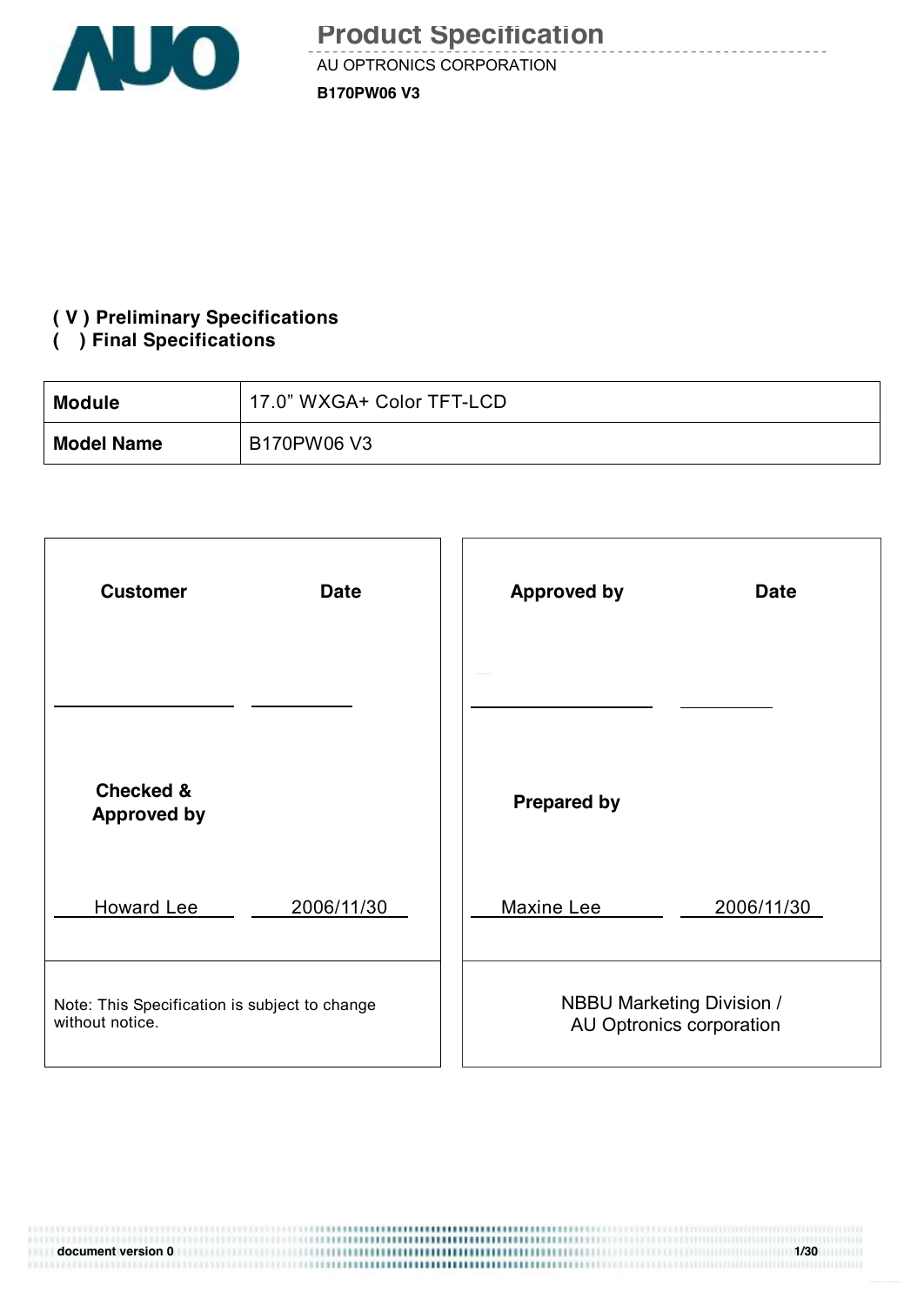

AU OPTRONICS CORPORATION **B170PW06 V3** 

## **Contents**

<u> - - - - - - - - -</u>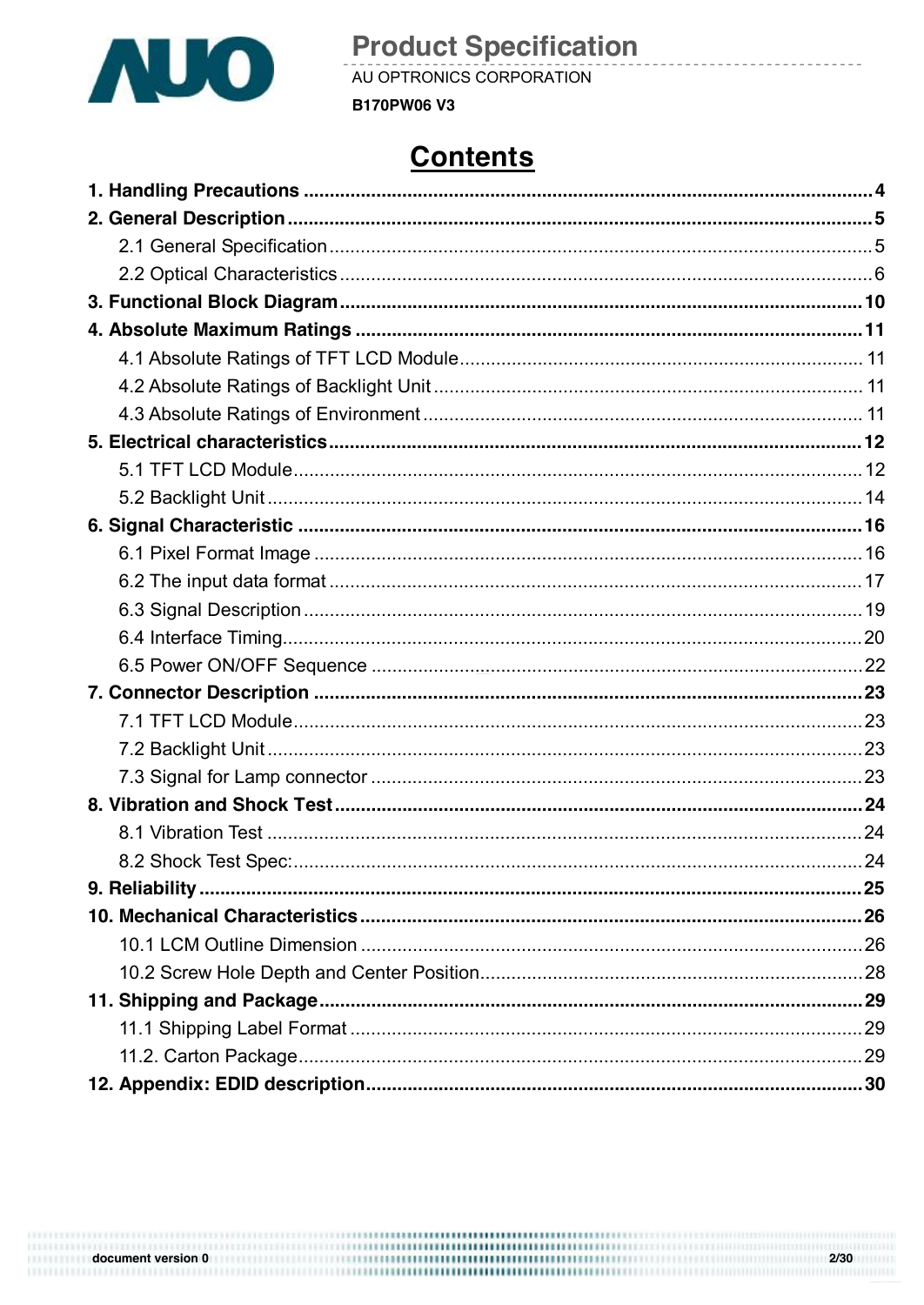

AU OPTRONICS CORPORATION

**B170PW06 V3**

## **Record of Revision**

| Version and Date | Page | Old description        | <b>New Description</b> | Remark |
|------------------|------|------------------------|------------------------|--------|
| V0 2006/11/27    |      | <b>Initial Edition</b> |                        |        |
|                  |      |                        |                        |        |
|                  |      |                        |                        |        |
|                  |      |                        |                        |        |
|                  |      |                        |                        |        |
|                  |      |                        |                        |        |
|                  |      |                        |                        |        |
|                  |      |                        |                        |        |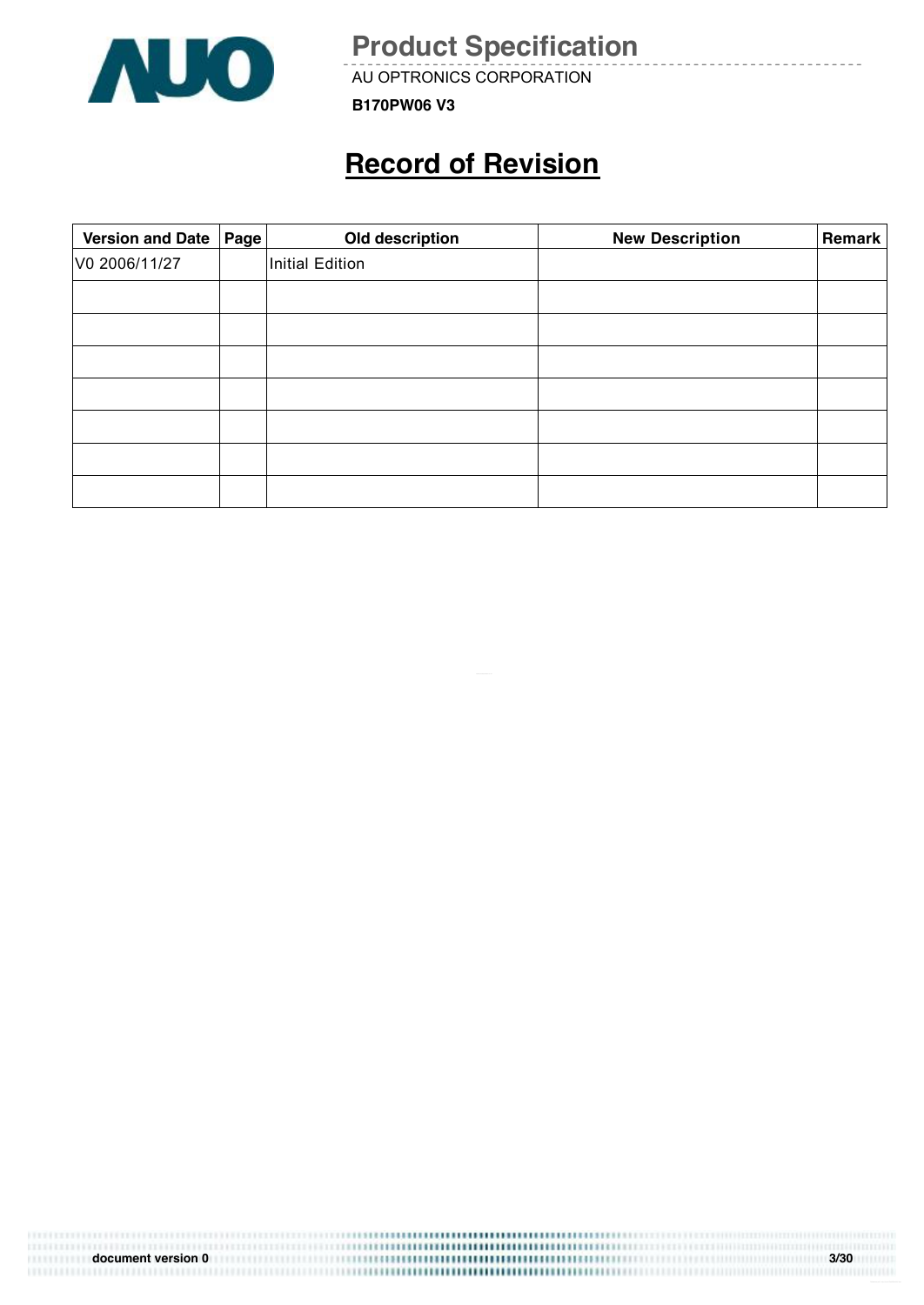

#### **1. Handling Precautions**

- 1) Since front polarizer is easily damaged, pay attention not to scratch it.
- 2) Be sure to turn off power supply when inserting or disconnecting from input connector.
- 3) Wipe off water drop immediately. Long contact with water may cause discoloration or spots.
- 4) When the panel surface is soiled, wipe it with absorbent cotton or other soft cloth.
- 5) Since the panel is made of glass, it may break or crack if dropped or bumped on hard surface.
- 6) Since CMOS LSI is used in this module, take care of static electricity and insure human earth when handling.
- 7) Do not open nor modify the Module Assembly.
- 8) Do not press the reflector sheet at the back of the module to any directions.
- 9) In case if a Module has to be put back into the packing container slot after once it was taken out from the container, do not press the center of the CCFL Reflector edge. Instead, press at the far ends of the CFL Reflector edge softly. Otherwise the TFT Module may be damaged.
- 10)At the insertion or removal of the Signal Interface Connector, be sure not to rotate nor tilt the Interface Connector of the TFT Module.
- 11) After installation of the TFT Module into an enclosure (Notebook PC Bezel, for example), do not twist nor bend the TFT Module even momentary. At designing the enclosure, it should be taken into consideration that no bending/twisting forces are applied to the TFT Module from outside. Otherwise the TFT Module may be damaged.
- 12)Cold cathode fluorescent lamp in LCD contains a small amount of mercury. Please follow local ordinances or regulations for disposal.
- 13)Small amount of materials having no flammability grade is used in the LCD module. The LCD module should be supplied by power complied with requirements of Limited Power Source (IEC60950 or UL1950), or be applied exemption.
- 14)The LCD module is designed so that the CCFL in it is supplied by Limited Current Circuit (IEC60950 or UL1950). Do not connect the CCFL in Hazardous Voltage Circuit.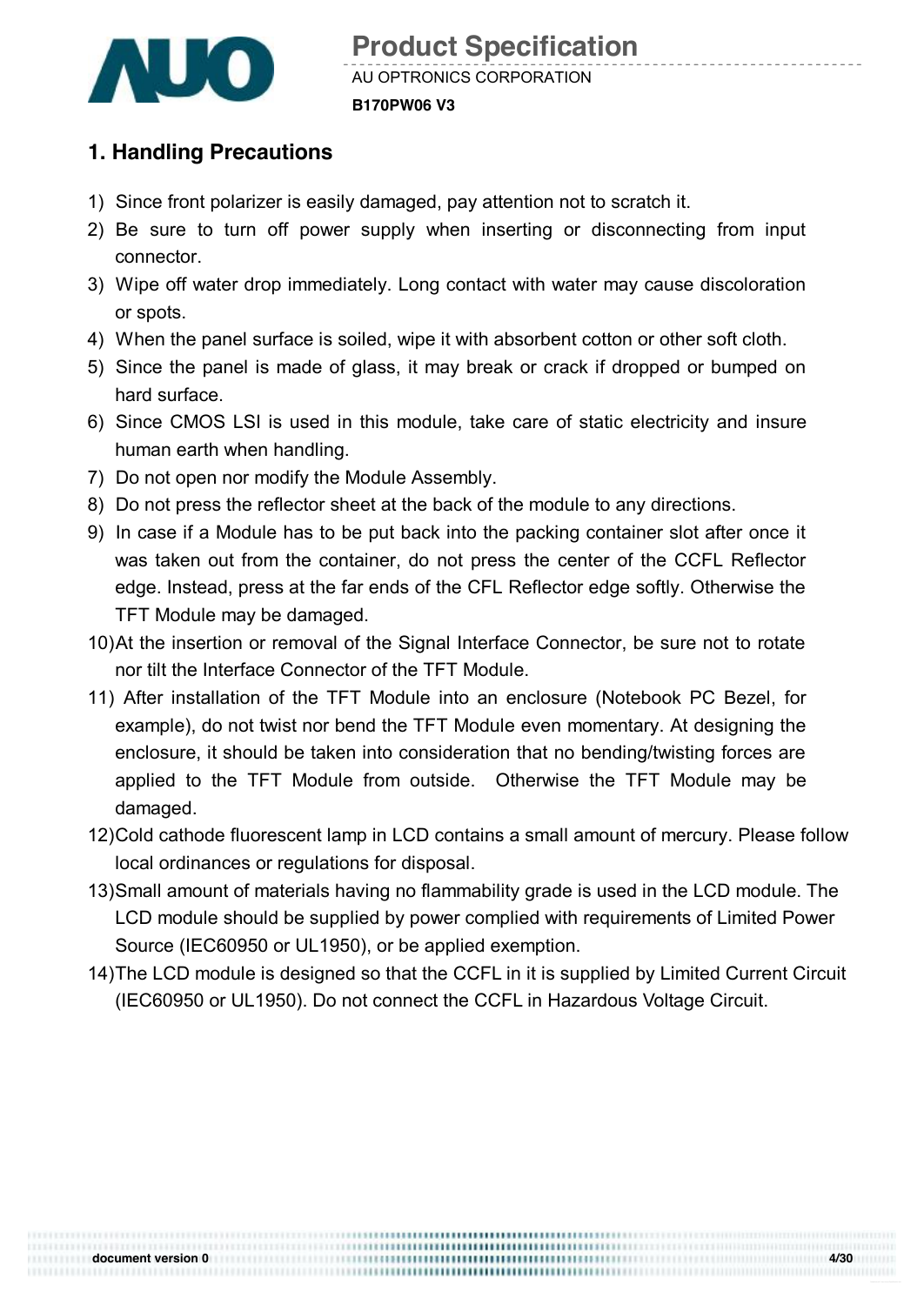

AU OPTRONICS CORPORATION **B170PW06 V3**

#### **2. General Description**

B170PW06 V3 is a Color Active Matrix Liquid Crystal Display composed of a TFT LCD panel, a driver circuit, and backlight system. The screen format is intended to support the WXGA+ (1440(H) x 900(V)) screen and 262k colors (RGB 6-bits data driver). All input signals are LVDS interface compatible. Inverter of backlight is not included.

B170PW06 V3 is designed for a display unit of notebook style personal computer and industrial machine.

## **2.1 General Specification**

The following items are characteristics summary on the table at 25 ℃ condition:

| <b>Items</b>                                                     | <b>Unit</b>                                                                   | <b>Specifications</b>                                                 |
|------------------------------------------------------------------|-------------------------------------------------------------------------------|-----------------------------------------------------------------------|
| Screen Diagonal                                                  | [mm]                                                                          | 391 (17.0W")                                                          |
| <b>Active Area</b>                                               | [mm]                                                                          | 367.20(H) X 229.50(V)                                                 |
| Pixels H x V                                                     |                                                                               | 1440x3(RGB)x900                                                       |
| <b>Pixel Pitch</b>                                               | [mm]                                                                          | 0.255X0.255                                                           |
| <b>Pixel Arrangement</b>                                         |                                                                               | R.G.B. Vertical Stripe                                                |
| <b>Display Mode</b>                                              |                                                                               | <b>Normally White</b>                                                 |
| White Luminance (IccFL=6.5mA)<br>Note: IccFL is lamp current     | $\lceil cd/m^2 \rceil$                                                        | 220 typ. (5 points average)<br>200 min. (5 points average)<br>(Note1) |
| <b>Luminance Uniformity</b>                                      |                                                                               | 1.2 max. $(5$ points)                                                 |
| <b>Contrast Ratio</b>                                            |                                                                               | 500 typ                                                               |
| <b>Optical Rise Time/Fall Time</b>                               | [msec]                                                                        | 8ms typ. (14ms max)                                                   |
| Nominal Input Voltage VDD                                        | [Volt]                                                                        | $+3.3$ typ. $(+3.0 \text{ min}, +3.6 \text{ max})$                    |
| <b>Power Consumption</b>                                         | [Watt]                                                                        | 7 typ (without inverter)                                              |
| Weight                                                           | [Grams]                                                                       | 660 typ. (700 max)                                                    |
| <b>Physical Size</b>                                             | [mm]                                                                          | TYP: 382.2(W)x244.5(H)x6.4 (D)<br>MAX:382.7(W)x247.0(H)x7.0(D)        |
| <b>Electrical Interface</b>                                      |                                                                               | 2 channel LVDS                                                        |
| <b>Surface Treatment</b>                                         |                                                                               | Anti Glare (3H)                                                       |
| <b>Support Color</b>                                             |                                                                               | Native 262K colors ( RGB 6-bit Data<br>driver)                        |
| <b>Temperature Range</b><br>Operating<br>Storage (Non-Operating) | $\mathsf{I}^{\circ}$ Cl<br>$\mathop{\rm l\mskip -3.5mu\phantom{cl}^\circ Cl}$ | 0 to $+50$<br>$-20$ to $+60$                                          |
| RoHS Compliance                                                  |                                                                               | <b>RoHS Compliance</b>                                                |

**document version 0 5/30**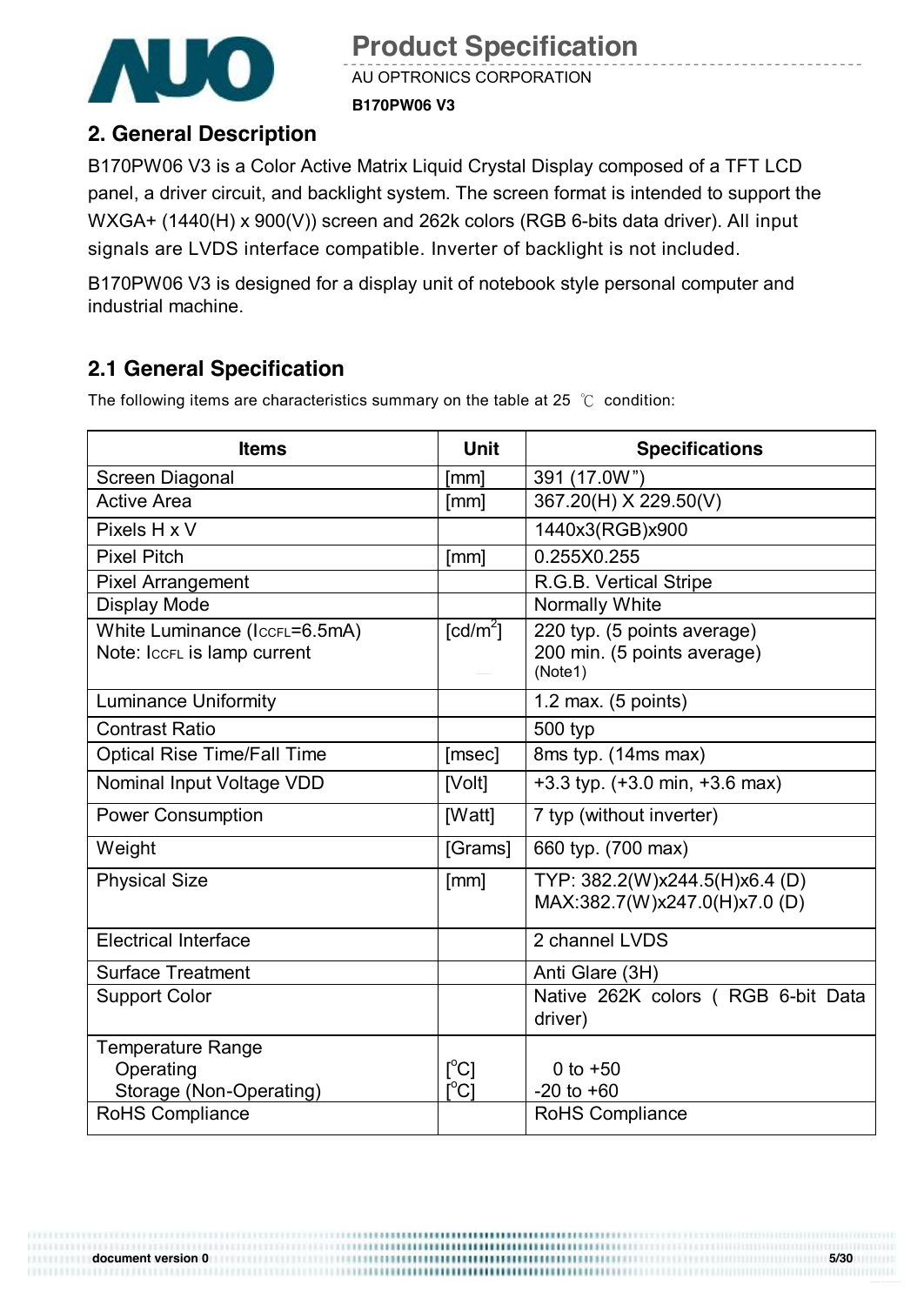

AU OPTRONICS CORPORATION

**B170PW06 V3**

### **2.2 Optical Characteristics**

The optical characteristics are measured under stable conditions at 25℃ (Room Temperature):

| <b>Item</b>                           | <b>Unit</b>            | <b>Conditions</b>       |                    | Min.  | Typ.           | Max.  | <b>Note</b>    |
|---------------------------------------|------------------------|-------------------------|--------------------|-------|----------------|-------|----------------|
| <b>White Luminance</b><br>IccFL=6.5mA | $\lceil cd/m^2 \rceil$ |                         | 5 points average   |       | 220            |       | 1, 4, 8        |
| <b>Viewing Angle</b>                  | [degree]               | Horizontal<br>$CR = 10$ | (Right)<br>(Left)  | 40    | 45             |       | $\overline{7}$ |
|                                       | [degree]               |                         |                    | 40    | 45             |       |                |
|                                       | [degree]               | Vertical<br>$CR = 10$   | (Upper)<br>(Lower) | 15    | 20             |       |                |
|                                       | [degree]               |                         |                    | 30    | 35             |       |                |
| <b>Luminance Uniformity</b>           |                        | 5 Points                |                    |       |                | 1.2   | 1,3            |
| <b>Luminance Uniformity</b>           |                        | 13 Points               |                    |       |                | 1.5   | 2,3            |
| <b>CR: Contrast Ratio</b>             |                        |                         |                    | 300   | 400            |       | $\overline{4}$ |
| Cross talk                            | $\%$                   |                         |                    |       |                | 4     | 5              |
| <b>Response Time</b>                  | [msec]                 | <b>Rising</b>           |                    |       | $\overline{2}$ | 5     | 6              |
|                                       | [msec]                 | Falling                 |                    |       | 6              | 9     |                |
|                                       | [msec]                 | Rising + Falling        |                    |       | 8              | 14    |                |
| Color / Chromaticity                  |                        | Red x                   |                    | 0.560 | 0.590          | 0.620 | 2,7            |
| Coordinates<br>(CIE 1931)             |                        | Red y                   |                    | 0.315 | 0.345          | 0.375 |                |
|                                       |                        | Green x                 |                    | 0.285 | 0.315          | 0.345 |                |
|                                       |                        | Green y                 |                    | 0.525 | 0.555          | 0.585 |                |
|                                       |                        | Blue x                  |                    | 0.125 | 0.155          | 0.185 |                |
|                                       |                        | Blue y                  |                    | 0.125 | 0.155          | 0.185 |                |
|                                       |                        | White x                 |                    | 0.283 | 0.313          | 0.343 |                |
|                                       |                        | White y                 |                    | 0.299 | 0.329          | 0.359 |                |

**document version 0**<br> **document version 0**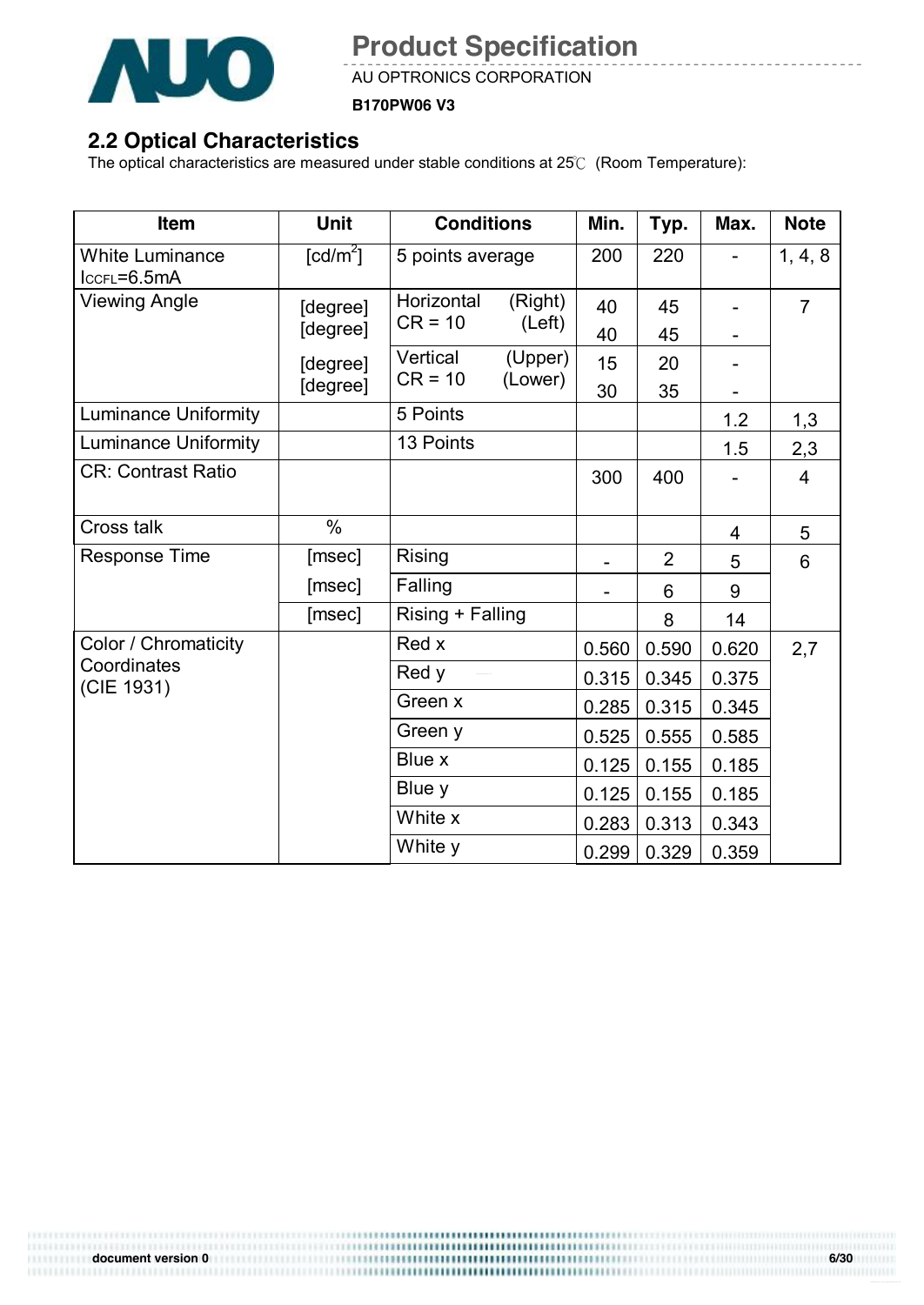

AU OPTRONICS CORPORATION

**B170PW06 V3**





Note 2: 13 points position



Note 3: The luminance uniformity of 5 and 13 points is defined by dividing the maximum luminance values by the minimum test point luminance

$$
\delta_{\text{W5}} = \frac{\text{Maximum brightness of five points}}{\text{Minimum brightness of five points}}
$$
\n
$$
\delta_{\text{W13}} = \frac{\text{Maximum brightness of thirteen points}}{\text{Minimum brightness of thirteen points}}
$$

,,,,,,,,,,,,,,,,,,,,,,,,,,,,,,,,,,,,, **document version 0 7/30**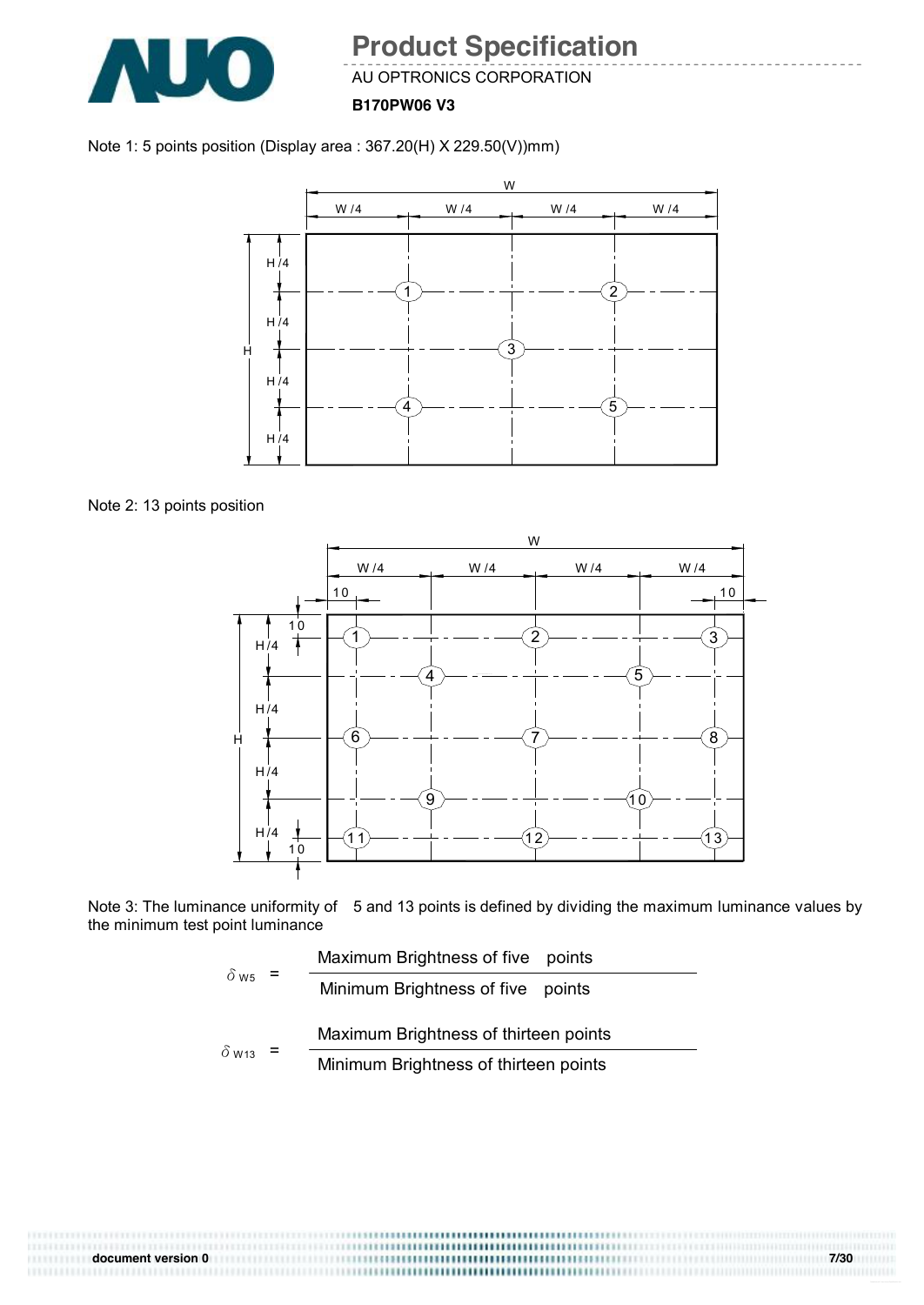

AU OPTRONICS CORPORATION

#### **B170PW06 V3**

#### Note 4: Measurement method

The LCD module should be stabilized at given temperature for 30 minutes to avoid abrupt temperature change during measuring. In order to stabilize the luminance, the measurement should be executed after lighting Backlight for 30 minutes in a stable, windless and dark room.



Note 5: Definition of Cross Talk (CT)  $CT = |Y_B - Y_A| / Y_A \times 100$  (%)

Where

111111111111

YA = Luminance of measured location without gray level 0 pattern (cd/m2)

 $Y_B$  = Luminance of measured location with gray level 0 pattern (cd/m2)



**document version 0 8/30**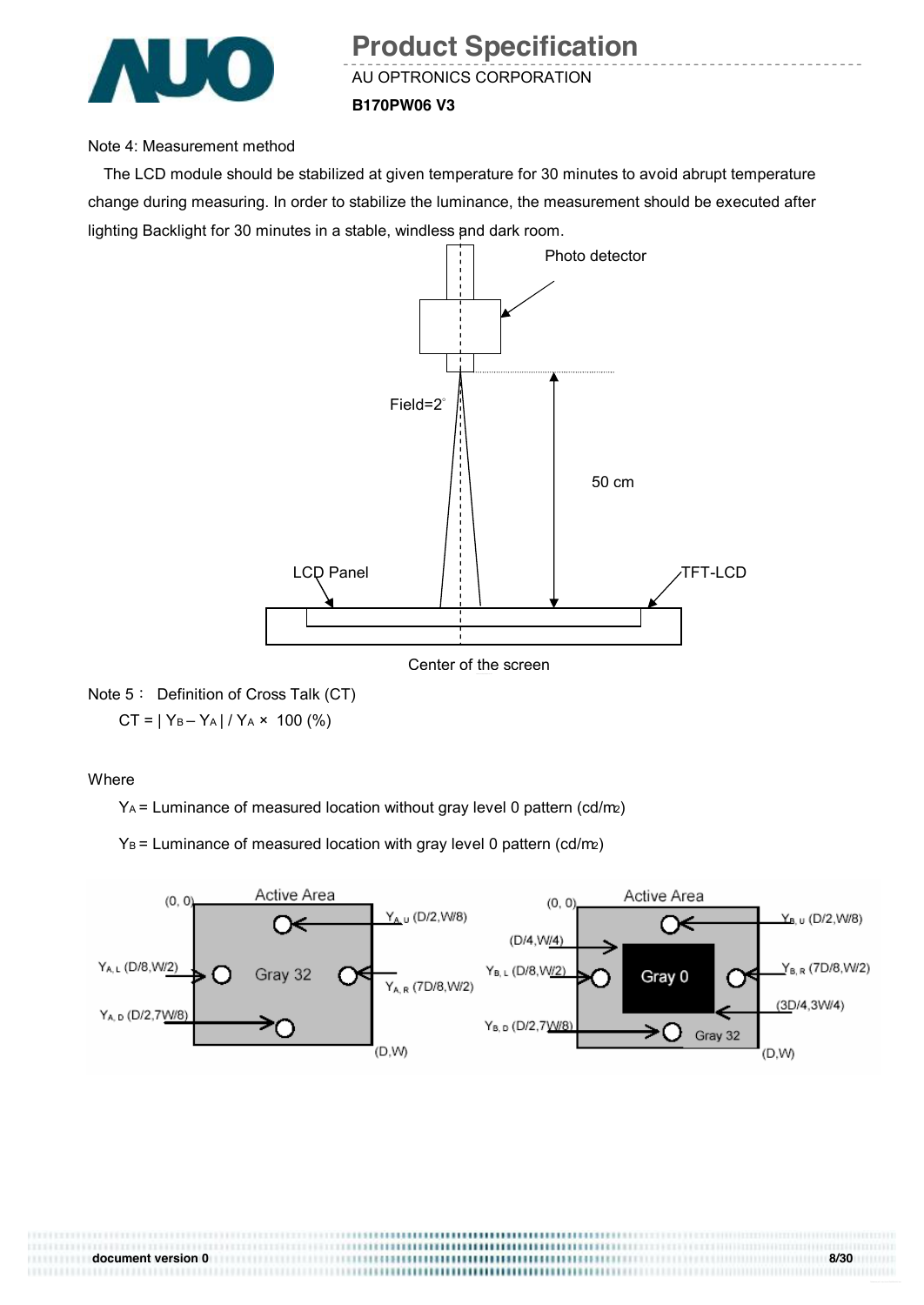

Note 6: Definition of response time:

The output signals of BM-7 or equivalent are measured when the input signals are changed from "Black" to "White" (falling time) and from "White" to "Black" (rising time), respectively. The response time interval between the 10% and 90% of amplitudes. Refer to figure as below.



Note 7. Definition of viewing angle

Viewing angle is the measurement of contrast ratio  $\geq$  10, at the screen center, over a 180° horizontal and 180° vertical range (off-normal viewing angles). The 180° viewing angle range is broken down as follows; 90° ( $\theta$ ) horizontal left and right and 90° ( $\Phi$ ) vertical, high (up) and low (down). The measurement direction is typically perpendicular to the display surface with the screen rotated about its center to develop the desired measurement viewing angle.



Note 8. Brightness measured with Foxconn inverter T73I019.01, under 6.5mA lamp current input.

**document version 0 9/30**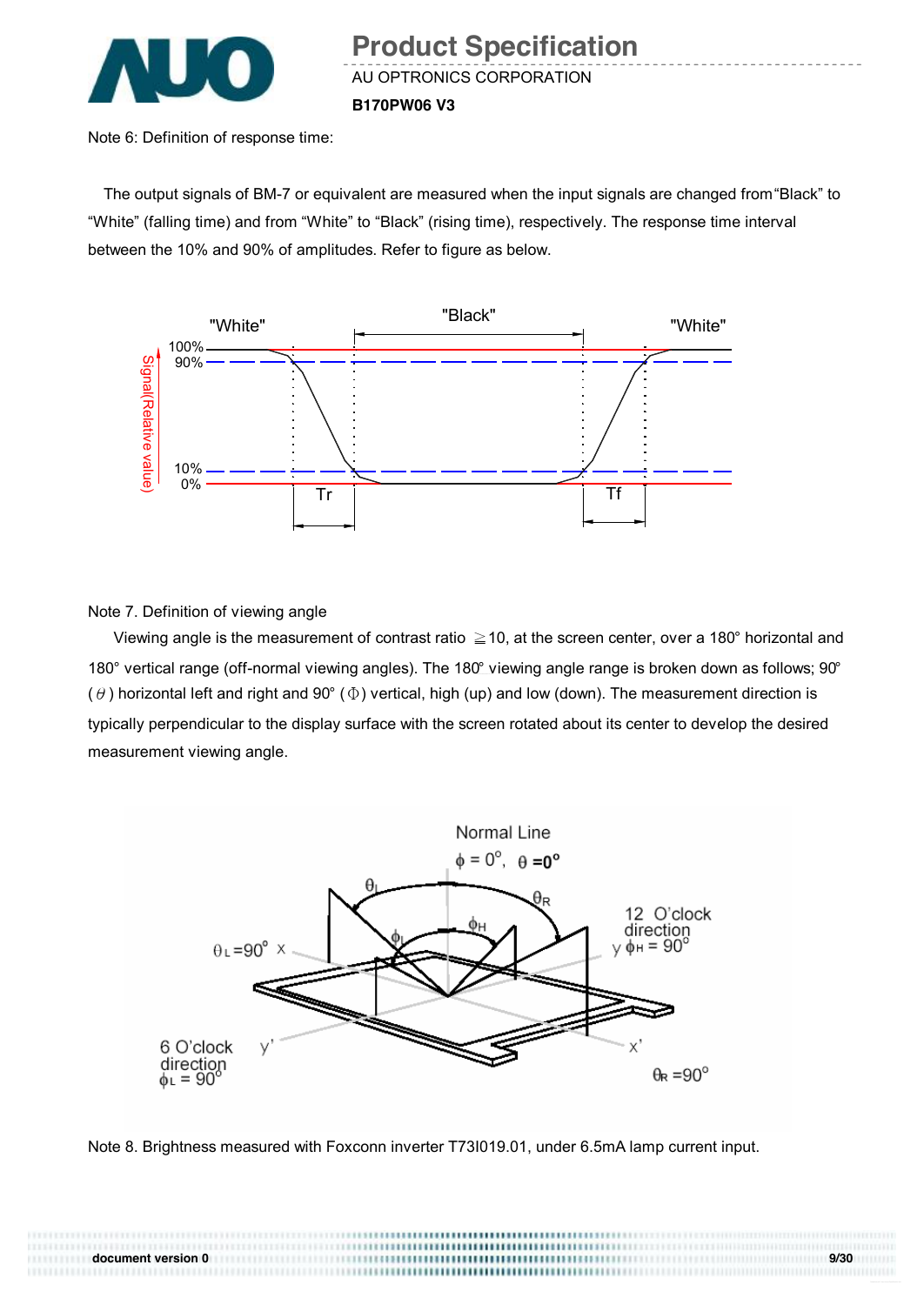

AU OPTRONICS CORPORATION

**B170PW06 V3**

## **3. Functional Block Diagram**

The following diagram shows the functional block of the 17.0 inches wide Color TFT/LCD Module:



**document version 0 10/30**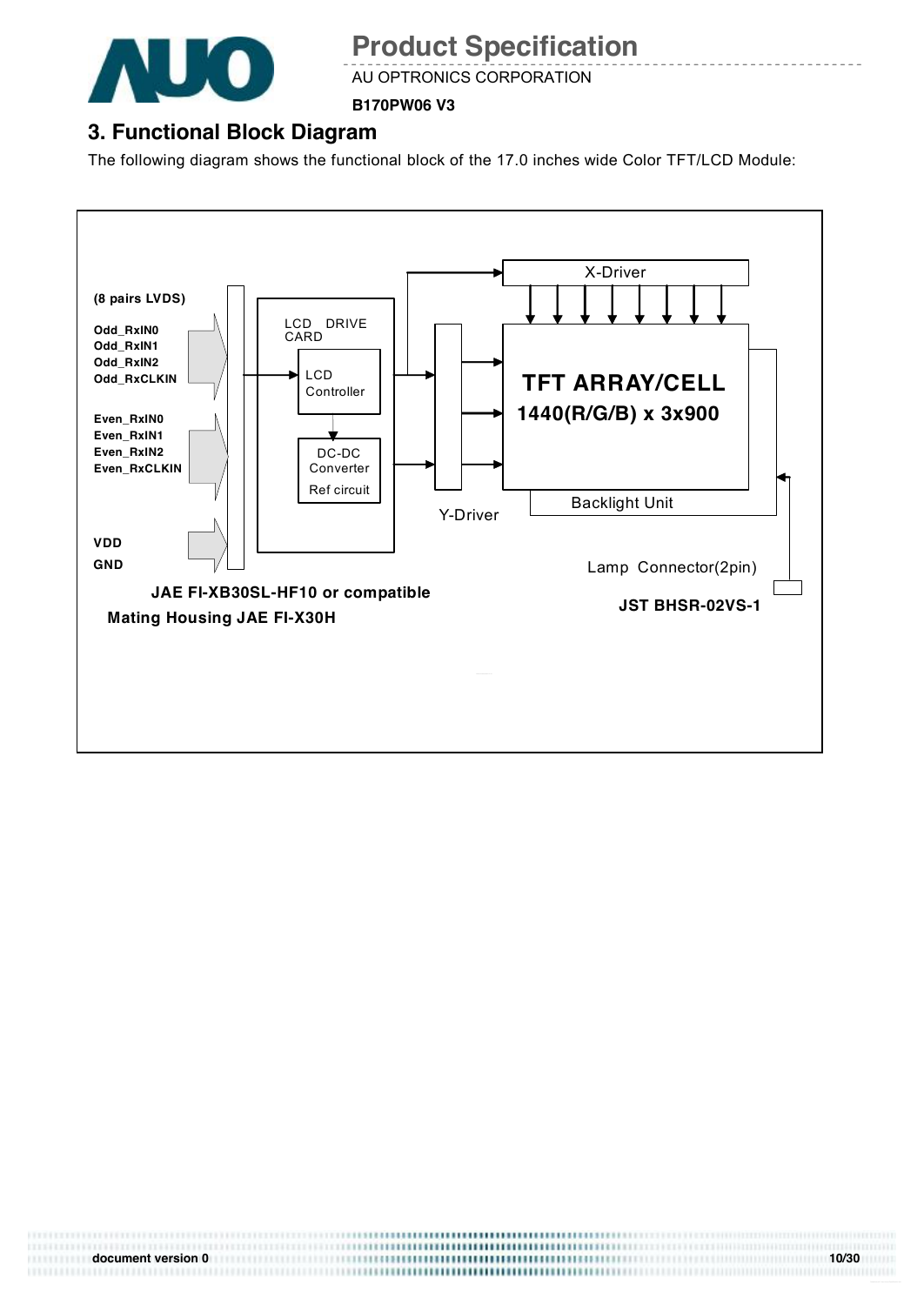

AU OPTRONICS CORPORATION

**B170PW06 V3**

### **4. Absolute Maximum Ratings**

Absolute maximum rating of the module is as following:

#### **4.1 Absolute Ratings of TFT LCD Module**

| ltem            | Svmbol | Min    | <b>Max</b> | Unit   | <b>Conditions</b> |
|-----------------|--------|--------|------------|--------|-------------------|
| Logic/LCD Drive | Vın    | $-0.3$ | +4.U       | [Volt] | Note 1,2          |

### **4.2 Absolute Ratings of Backlight Unit**

| ltem                | Svmbol       | Min                      | <b>Max</b> | Unit     | <b>Conditions</b>        |
|---------------------|--------------|--------------------------|------------|----------|--------------------------|
| <b>CCFL Current</b> | <b>ICCFL</b> | $\overline{\phantom{0}}$ |            | [mA] rms | Note $1,^{\sim}$<br>ے, ا |

#### **4.3 Absolute Ratings of Environment**

| <b>Item</b>                  | Symbol     | Min | <b>Max</b> | Unit                                    | <b>Conditions</b> |
|------------------------------|------------|-----|------------|-----------------------------------------|-------------------|
| <b>Operating Temperature</b> | TOP        |     | +50        | $\mathsf{I}^\circ\mathsf{C} \mathsf{I}$ | Note 3            |
| <b>Operation Humidity</b>    | <b>HOP</b> | 5   | 95         | [%RH]                                   | Note 3            |
| Storage Temperature          | TST        | -20 | +60        | $\mathop{\rm l{^{\circ}Cl}}$            | Note 3            |
| <b>Storage Humidity</b>      | HST        | 5   | 95         | [%RH]                                   | Note 3            |

Note 1: Within Ta (25℃ )

Note 2: Permanent damage to the device may occur if exceed maximum values

Note 3: For quality performance, please refer to AUO IIS(Incoming Inspection Standard).

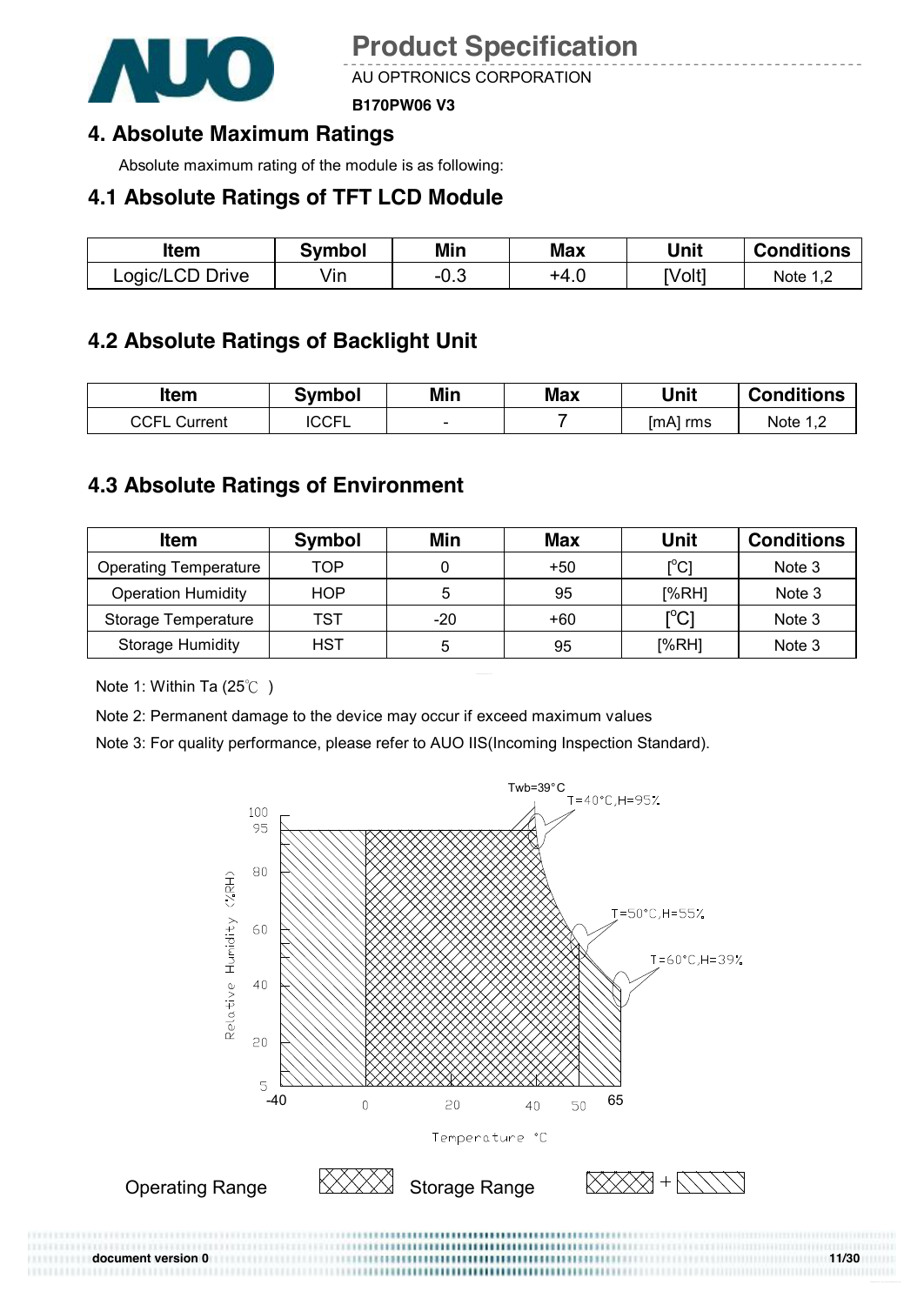

AU OPTRONICS CORPORATION

**B170PW06 V3**

#### **5. Electrical characteristics**

#### **5.1 TFT LCD Module**

#### **5.1.1 Power Specification**

Input power specifications are as follows;

| <b>Symble</b> | <b>Parameter</b>      | Min | <b>Typ</b> | <b>Max</b> | <b>Units</b> | <b>Note</b>       |
|---------------|-----------------------|-----|------------|------------|--------------|-------------------|
| <b>VDD</b>    | Logic/LCD Drive       | 3.0 | 3.3        | 3.6        | [Volt]       |                   |
|               | Voltage               |     |            |            |              |                   |
| <b>PDD</b>    | <b>VDD Power</b>      |     |            | 2.1        | [Watt]       | Note 1            |
| <b>IDD</b>    | <b>IDD Current</b>    |     | 580        | 680        | [mA]         | Note 1, VDD=3.3 V |
| <b>IRush</b>  | <b>Inrush Current</b> |     |            | 2000       | [MA]         | Note 2            |
| <b>VDDrp</b>  | Allowable             |     |            | 100        | [mV]         |                   |
|               | Logic/LCD Drive       |     |            |            | $p-p$        |                   |
|               | <b>Ripple Voltage</b> |     |            |            |              |                   |

Note 1: Maximum Measurement Condition: Black Pattern

Note 2: Measure Condition





**Vin rising time** 

**document version 0 12/30**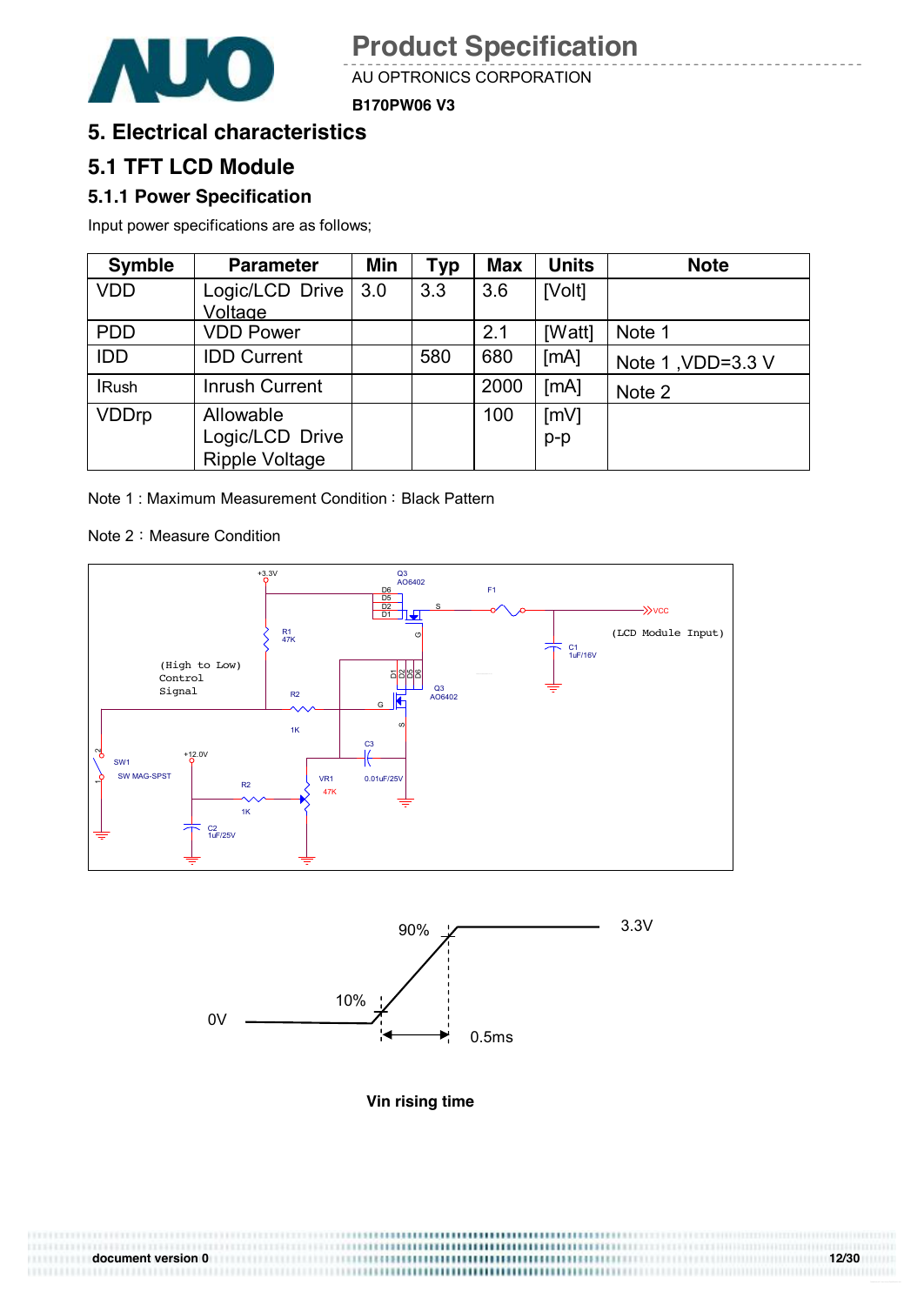

AU OPTRONICS CORPORATION

**B170PW06 V3**

5.1.2 Signal Electrical Characteristics

Input signals shall be low or High-impedance state when VDD is off.

Signal electrical characteristics are as follows;

| <b>Parameter</b> | <b>Condition</b>                                 | Min    | Max  | Unit               |
|------------------|--------------------------------------------------|--------|------|--------------------|
| Vth              | Differential Input High<br>Threshold (Vcm=+1.2V) |        | 100  | [mV]               |
| Vtl              | Differential Input Low<br>Threshold (Vcm=+1.2V)  | $-100$ |      | $\lceil mV \rceil$ |
| Vcm              | Differential Input<br><b>Common Mode Voltage</b> | 1.1    | 1.45 | [V]                |

Note: LVDS Differential Voltage

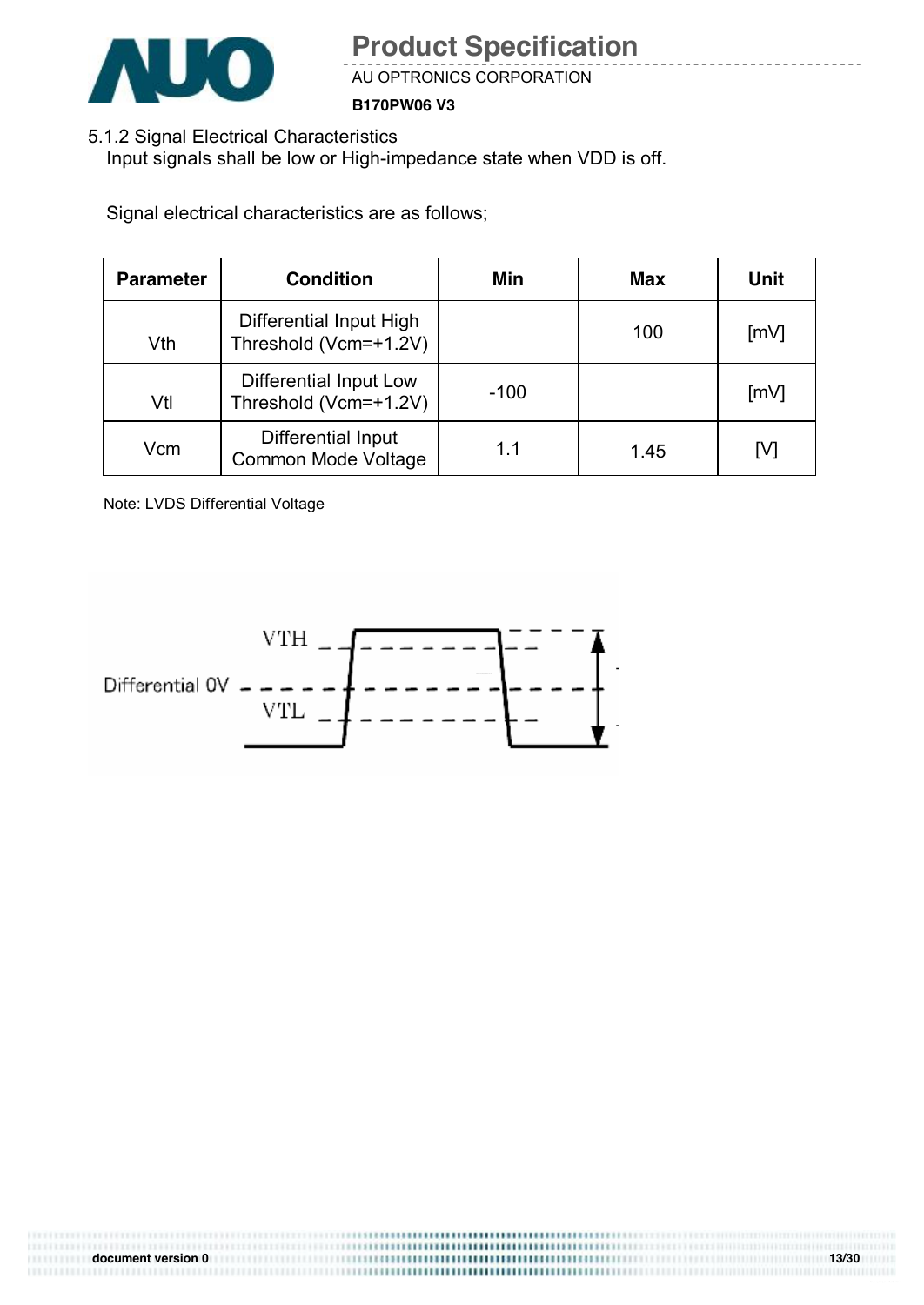

AU OPTRONICS CORPORATION

**B170PW06 V3**

### **5.2 Backlight Unit**

Parameter guideline for CCFL Inverter

| <b>Parameter</b>                 | Min  | Typ  | <b>Max</b> | <b>Units</b>               | <b>Condition</b>    |
|----------------------------------|------|------|------------|----------------------------|---------------------|
| <b>White Luminance</b>           | 2250 | 2450 |            | $\text{\textsf{[cd/m}^2]}$ | $(Ta=25^{\circ}$ C) |
|                                  |      |      |            |                            | Note 1              |
| CCFL current(ICCFL)              | 3.0  | 6.5  | 7.0        | $[mA]$ rms                 | $(Ta=25^{\circ}C)$  |
|                                  |      |      |            |                            | Note 2              |
| <b>CCFL Frequency (FCCFL)</b>    | 40   | 60   | 80         | [KHz]                      | $(Ta=25^{\circ}$ C) |
|                                  |      |      |            |                            | Note $3,4$          |
| CCFL Ignition Voltage (Vs)       |      |      | 1700       | [Volt]                     | $(Ta=0^{\circ}C)$   |
|                                  |      |      |            | rms                        | Note 5              |
| <b>CCFL Ignition Voltage(Vs)</b> |      |      | 1310       | [Volt]                     | $(Ta=25^{\circ}C)$  |
|                                  |      |      |            | rms                        | Note 5              |
| <b>CCFL Voltage (Reference)</b>  | 666  | 740  | 814        | [Volt]                     | $(Ta=25^{\circ}$ C) |
|                                  |      |      |            | rms                        | Note 6              |
| <b>CCFL Power consumption</b>    | 2.22 | 4.8  | 5.2        | [Watt]                     | $(Ta=25^{\circ}$ C) |
|                                  |      |      |            |                            | Note 6              |
| <b>CCFL Set up Time</b>          | 1    |      |            | [Sec]                      |                     |
|                                  |      |      |            |                            |                     |

Note 1: Typ are AUO recommended Design Points.

\*1 All of characteristics listed are measured under the condition using the AUO Test inverter.

\*2 In case of using an inverter other than listed, it is recommended to check the inverter carefully.

Sometimes, interfering noise stripes appear on the screen, and substandard luminance or flicker at low power may happen.

\*3 In designing an inverter, it is suggested to check safety circuit very carefully. Impedance of CCFL, for instance, becomes more than 1 [M ohm] when CFL is damaged.

\*4 Generally, CCFL has some amount of delay time after applying kick-off voltage. It is recommended to keep on applying kick-off voltage for 1 [Sec] until discharge.

\*5 CCFL discharge frequency must be carefully chosen so as not to produce interfering noise stripes on the screen.

\*6 Reducing CCFL current increases CCFL discharge voltage and generally increases CCFL discharge frequency. So all the parameters of an inverter should be carefully designed so as not to produce too much leakage current from high-voltage output of the inverter.

Note 2: It should be employed the inverter which has "Duty Dimming", if ICCFL is less than 4mA.

Note 3: CCFL discharge frequency should be carefully determined to avoid interference between inverter and TFT LCD.

**document version 0 14/30 document version 0 14/30 document version 0 14/30** 

Note 4: The frequency range will not affect to lamp life and reliability characteristics.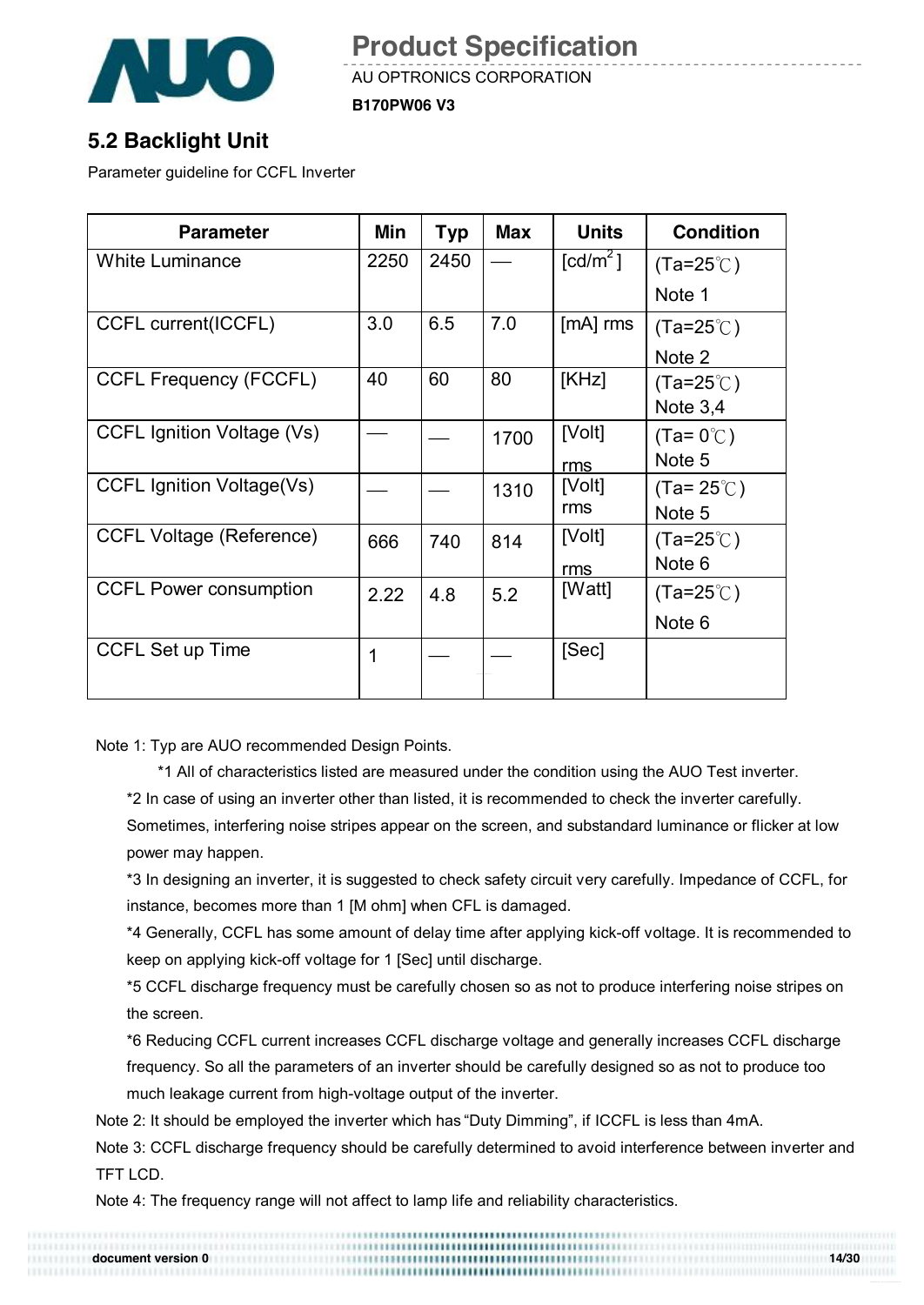

#### AU OPTRONICS CORPORATION

#### **B170PW06 V3**

Note 5: CCFL inverter should be able to give out a power that has a generating capacity of over 1,430

voltage. Lamp units need 1,400 voltage minimum for ignition.

Note 6: Calculator value for reference (ICCFL×VCCFL=PCCFL)

Note 7: Requirements for a system inverter design, which is intended to have a better display performance, a

**document version 0 15/30** 

better power efficiency and a more reliable lamp, are following.

It shall help increase the lamp lifetime and reduce leakage current.

a. The asymmetry rate of the inverter waveform should be less than 10%.

b. The distortion rate of the waveform should bewithin  $\sqrt{2}$  ±10%.

\* Inverter output waveform had better be more similar to ideal sine wave.



\* Asymmetry rate:  $|||_{p} - |||_{-p} ||/||_{\text{rms}}$  \* 100% \* Distortion rate  $\mathsf{I}_{\mathsf{p}}$  (or  $\mathsf{I}_{\mathsf{-p}}$ ) /  $\mathsf{I}_{\mathsf{rms}}$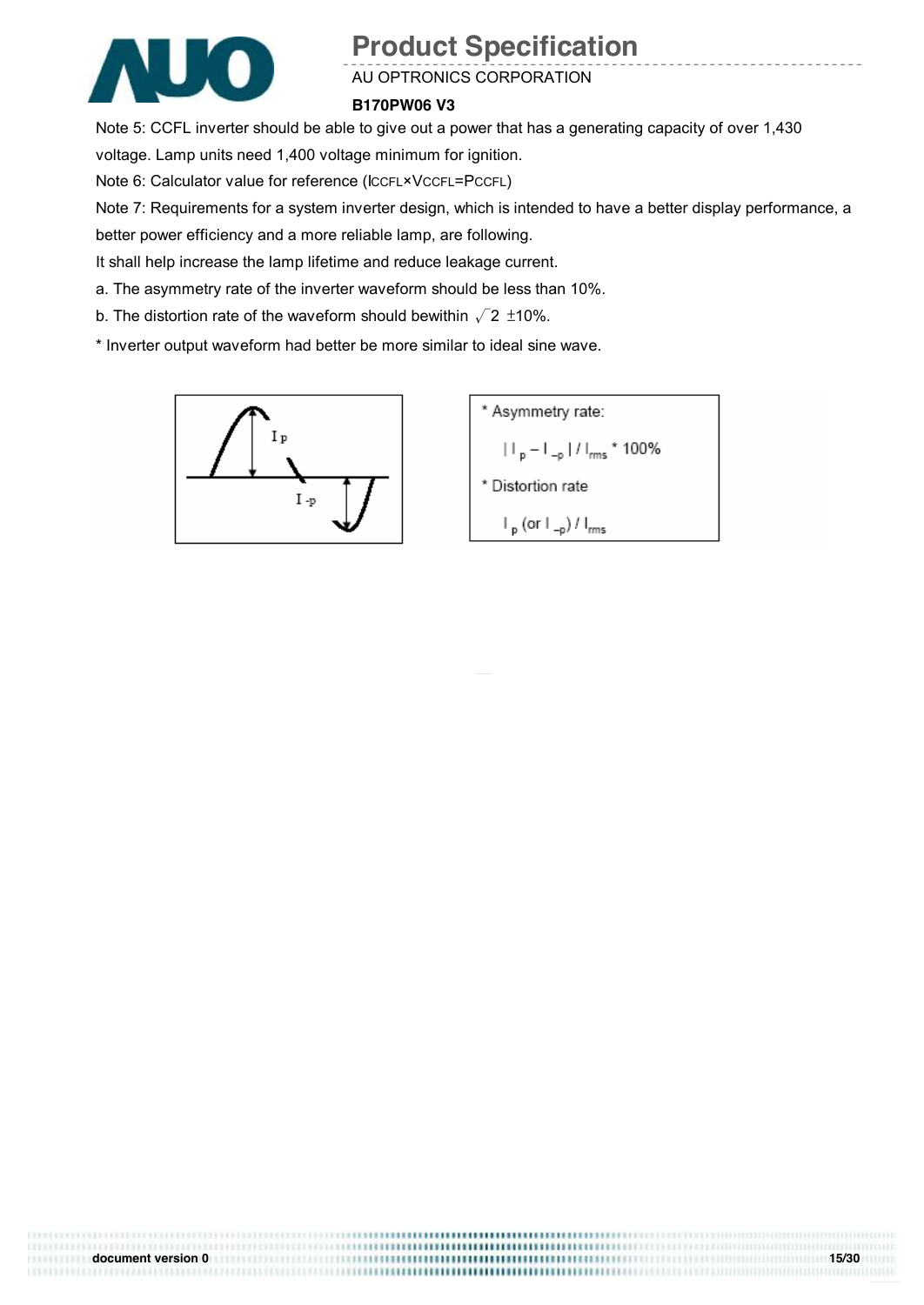

AU OPTRONICS CORPORATION

**B170PW06 V3**

### **6. Signal Characteristic**

#### **6.1 Pixel Format Image**

Following figure shows the relationship of the input signals and LCD pixel format.

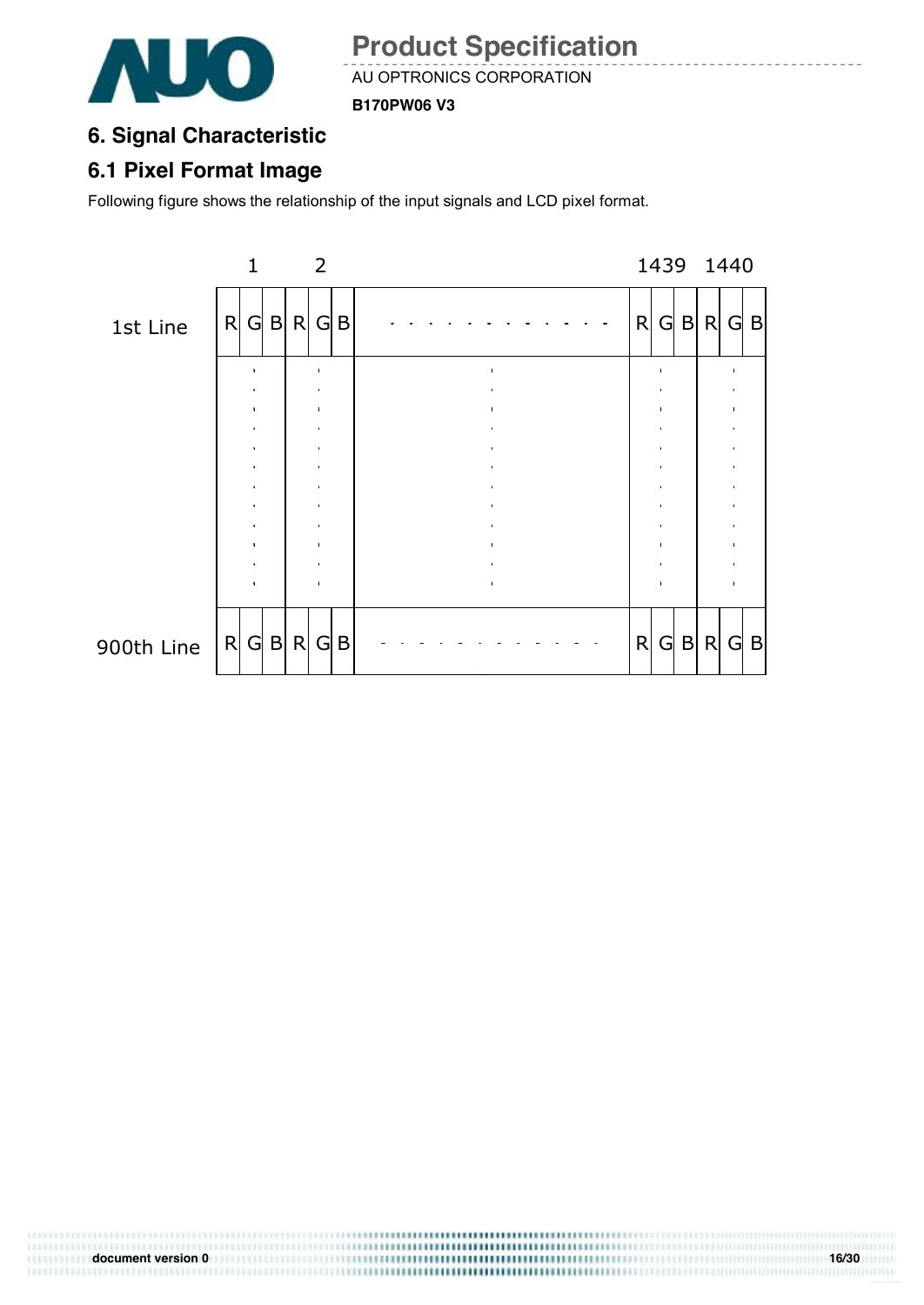

AU OPTRONICS CORPORATION **B170PW06 V3**

**6.2 The input data format ODD pair( 1st pixel input)**



#### **Even pair(2nd pixel input)**



| <b>Signal Name</b> | <b>Description</b>      |                                                             |
|--------------------|-------------------------|-------------------------------------------------------------|
| R <sub>5</sub>     | Red Data 5 (MSB)        | Red-pixel Data                                              |
| R <sub>4</sub>     | Red Data 4              | Each red pixel's brightness data consists of these 6 bits   |
| R <sub>3</sub>     | Red Data 3              | pixel data.                                                 |
| R <sub>2</sub>     | Red Data 2              |                                                             |
| R <sub>1</sub>     | Red Data 1              |                                                             |
| R <sub>0</sub>     | Red Data 0 (LSB)        |                                                             |
|                    | <b>Red-pixel Data</b>   |                                                             |
| G <sub>5</sub>     | Green Data 5 (MSB)      | Green-pixel Data                                            |
| G4                 | Green Data 4            | Each green pixel's brightness data consists of these 6 bits |
| G <sub>3</sub>     | Green Data 3            | pixel data.                                                 |
| G <sub>2</sub>     | Green Data 2            |                                                             |
| G <sub>1</sub>     | Green Data 1            |                                                             |
| G <sub>0</sub>     | Green Data 0 (LSB)      |                                                             |
|                    | <b>Green-pixel Data</b> |                                                             |
| B <sub>5</sub>     | Blue Data 5 (MSB)       | <b>Blue-pixel Data</b>                                      |
| <b>B4</b>          | Blue Data 4             | Each blue pixel's brightness data consists of these 6 bits  |
| B <sub>3</sub>     | Blue Data 3             | pixel data.                                                 |
| <b>B2</b>          | Blue Data 2             |                                                             |
| <b>B1</b>          | Blue Data 1             |                                                             |
| B0                 | Blue Data 0 (LSB)       |                                                             |
|                    | <b>Blue-pixel Data</b>  |                                                             |
| <b>RxCLKIN</b>     | <b>Data Clock</b>       | The typical frequency is 48.2 MHz. The signal is used to    |
|                    |                         | strobe the pixel data and DSPTMG signals. All pixel data    |
|                    |                         | shall be valid at the falling edge when the DSPTMG          |
|                    |                         | signal is high.                                             |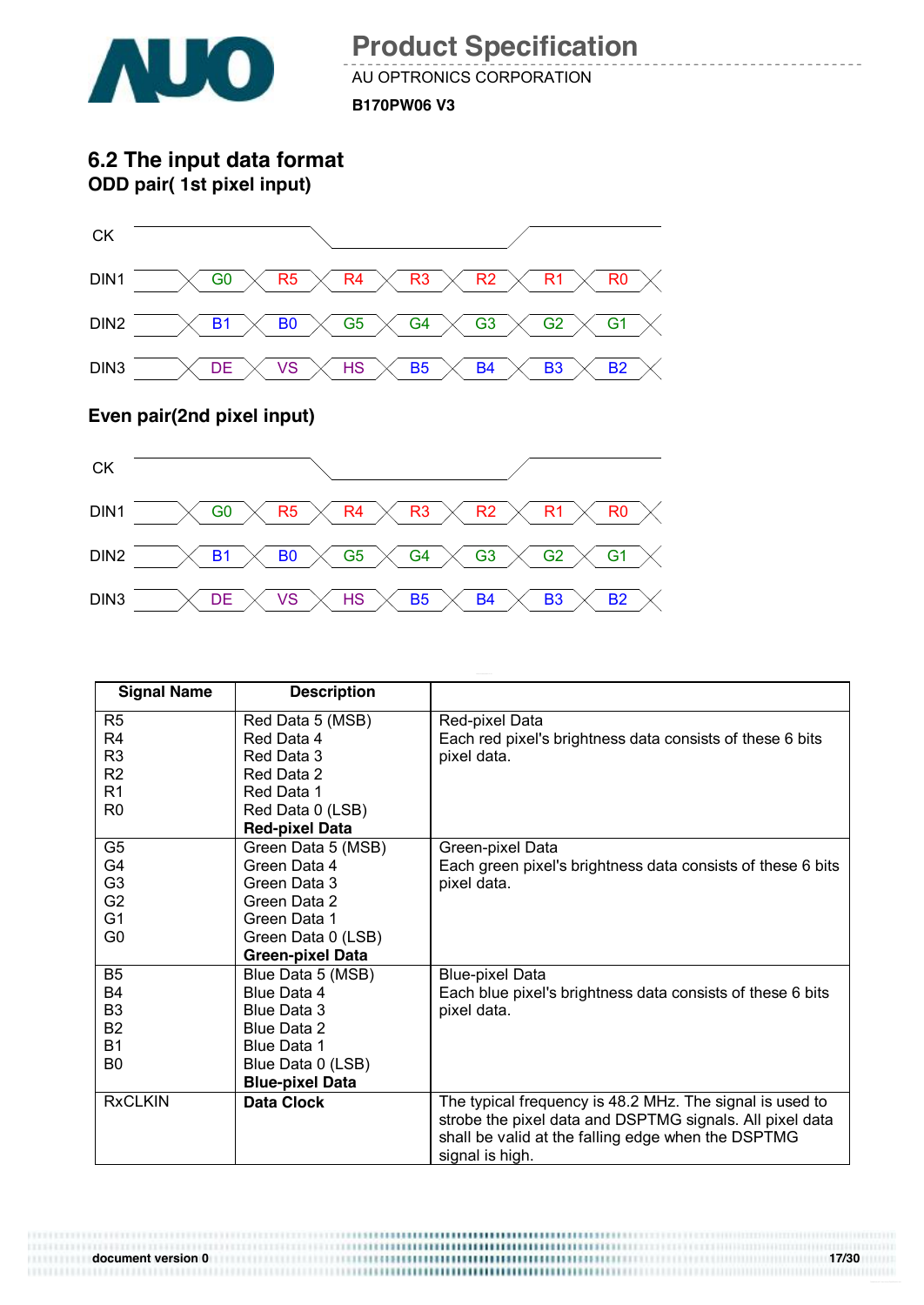

<u> - - - - - - - - -</u>

AU OPTRONICS CORPORATION

**B170PW06 V3**

| <b>DE</b> | <b>Display Timing</b>  | This signal is strobed at the falling edge of<br>-DTCLK. When the signal is high, the pixel data shall be<br>valid to be displayed. |
|-----------|------------------------|-------------------------------------------------------------------------------------------------------------------------------------|
| <b>VS</b> | <b>Vertical Sync</b>   | The signal is synchronized to -DTCLK.                                                                                               |
| <b>HS</b> | <b>Horizontal Sync</b> | The signal is synchronized to -DTCLK.                                                                                               |

Note: Output signals from any system shall be low or Hi-Z state when VDD is off.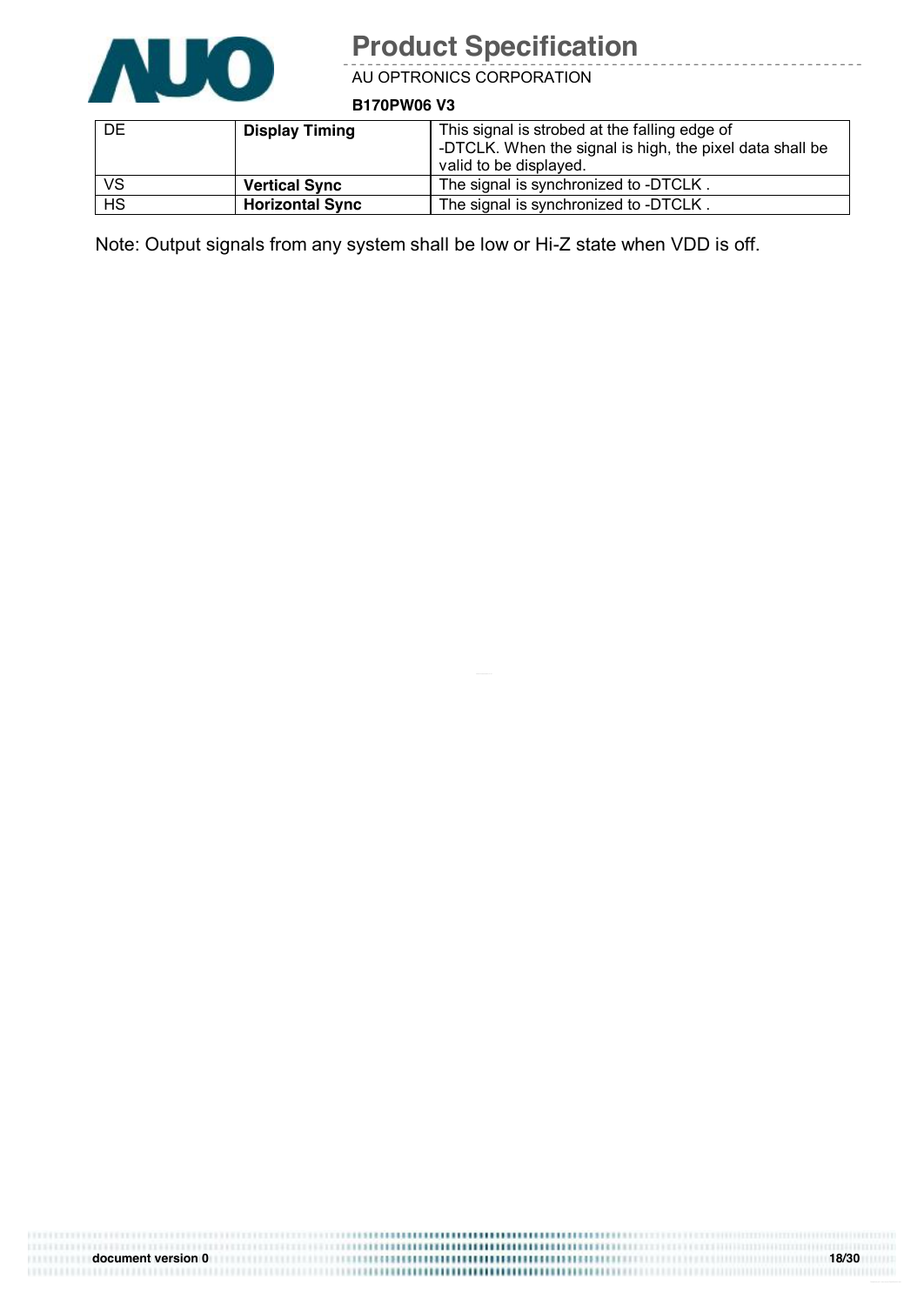

AU OPTRONICS CORPORATION **B170PW06 V3**

## **6.3 Signal Description**

LVDS is a differential signal technology for LCD interface and high speed data transfer device.

| Pin no         | <b>Symbol</b>       | <b>Function</b>                       | Etc. |
|----------------|---------------------|---------------------------------------|------|
| 1              | <b>GND</b>          | Ground                                |      |
| $\overline{2}$ | <b>VDD</b>          | Power supply , 3.3 V (typical)        |      |
| 3              | <b>VDD</b>          | Power supply , 3.3 V (typical)        |      |
| 4              | V <sub>EDID</sub>   | DDC 3.3V power                        |      |
| 5              | <b>NC</b>           | No Connection (Reserved for AUO) test |      |
| 6              | CLK <sub>EDID</sub> | <b>DDC Clock</b>                      |      |
| $\overline{7}$ | $Data_{EDID}$       | DDC data                              |      |
| 8              | Odd RxIN0-          | -LVDS differential data input         |      |
| 9              | Odd RxIN0+          | +LVDS differential data input         |      |
| 10             | <b>GND</b>          | Ground                                |      |
| 11             | Odd RxIN1-          | -LVDS differential data input         |      |
| 12             | Odd RxIN1+          | +LVDS differential data input         |      |
| 13             | <b>GND</b>          | Ground                                |      |
| 14             | Odd RxIN2-          | -LVDS differential data input         |      |
| 15             | Odd RxIN2+          | +LVDS differential data input         |      |
| 16             | <b>GND</b>          | Ground                                |      |
| 17             | Odd RxCLKIN-        | -LVDS differential clock input        |      |
| 18             | Odd RxCLKIN+        | +LVDS differential clock input        |      |
| 19             | <b>GND</b>          | Ground                                |      |
| 20             | Even RxIN0-         | -LVDS differential data input         |      |
| 21             | Even RxIN0+         | +LVDS differential data input         |      |
| 22             | <b>GND</b>          | Ground                                |      |
| 23             | Even RxIN1-         | -LVDS differential data input         |      |
| 24             | Even RxIN1+         | +LVDS differential data input         |      |
| 25             | <b>GND</b>          | Ground                                |      |
| 26             | Even_RxIN2-         | -LVDS differential data input         |      |
| 27             | Even RxIN2+         | +LVDS differential data input         |      |
| 28             | <b>GND</b>          | Ground                                |      |
| 29             | Even RxCLKIN-       | -LVDS differential clock input        |      |
| 30             | Even RxCLKIN+       | +LVDS differential clock input        |      |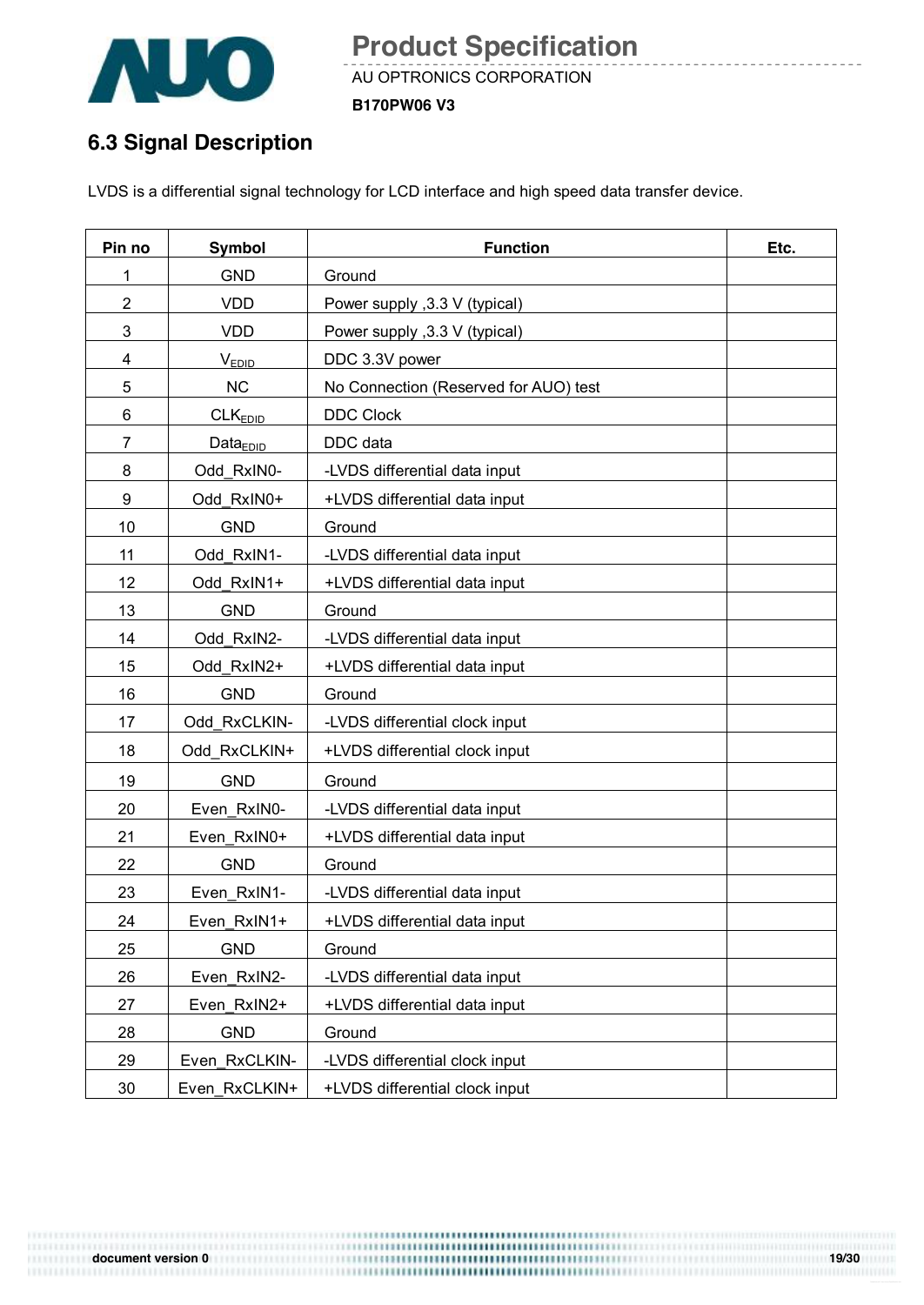

AU OPTRONICS CORPORATION

**B170PW06 V3**



Note1: Start from right side

Note2: Please follow VESA standard. Note3: Input signals shall be low or High-impedance when VDD is off. Internal circuit of LVDS inputs are as following.

The module uses a 100ohm resistor between positive and negative data lines of each receiver input

## **6.4 Interface Timing**

#### **6.4.1 Timing Characteristics**

| Signal       | Item            | Symbol      | Min   | Typ   | Max                      | Unit        |
|--------------|-----------------|-------------|-------|-------|--------------------------|-------------|
| Vertical     | Period          | Tv          | 904   | 912   | 2048                     | Th          |
| Section      | Active          | Tdisp(v)    | 900   | 900   | 900                      | Th          |
|              | <b>Blanking</b> | Tblk(v)     | 4     | 12    | -                        | Th          |
| Horizontal   | Period          | Th          | 760   | 880   | 1024                     | <b>Tclk</b> |
| Section      | Active          | Tdisp(h)    | 720   | 720   | 720                      | <b>Tclk</b> |
|              | <b>Blanking</b> | Tblk(h)     | 40    | 160   | $\overline{\phantom{a}}$ | <b>Tclk</b> |
| <b>Clock</b> | Period          | <b>Tclk</b> | 16.61 | 20.75 | $\overline{\phantom{a}}$ | <b>Ns</b>   |
|              | Frequency@60Hz  | Freg        |       | 48.2  | 60.2                     | <b>MHz</b>  |

Basically, interface timings should match the 1440x900 manufacturing guide line timing.

**Note** : DE mode only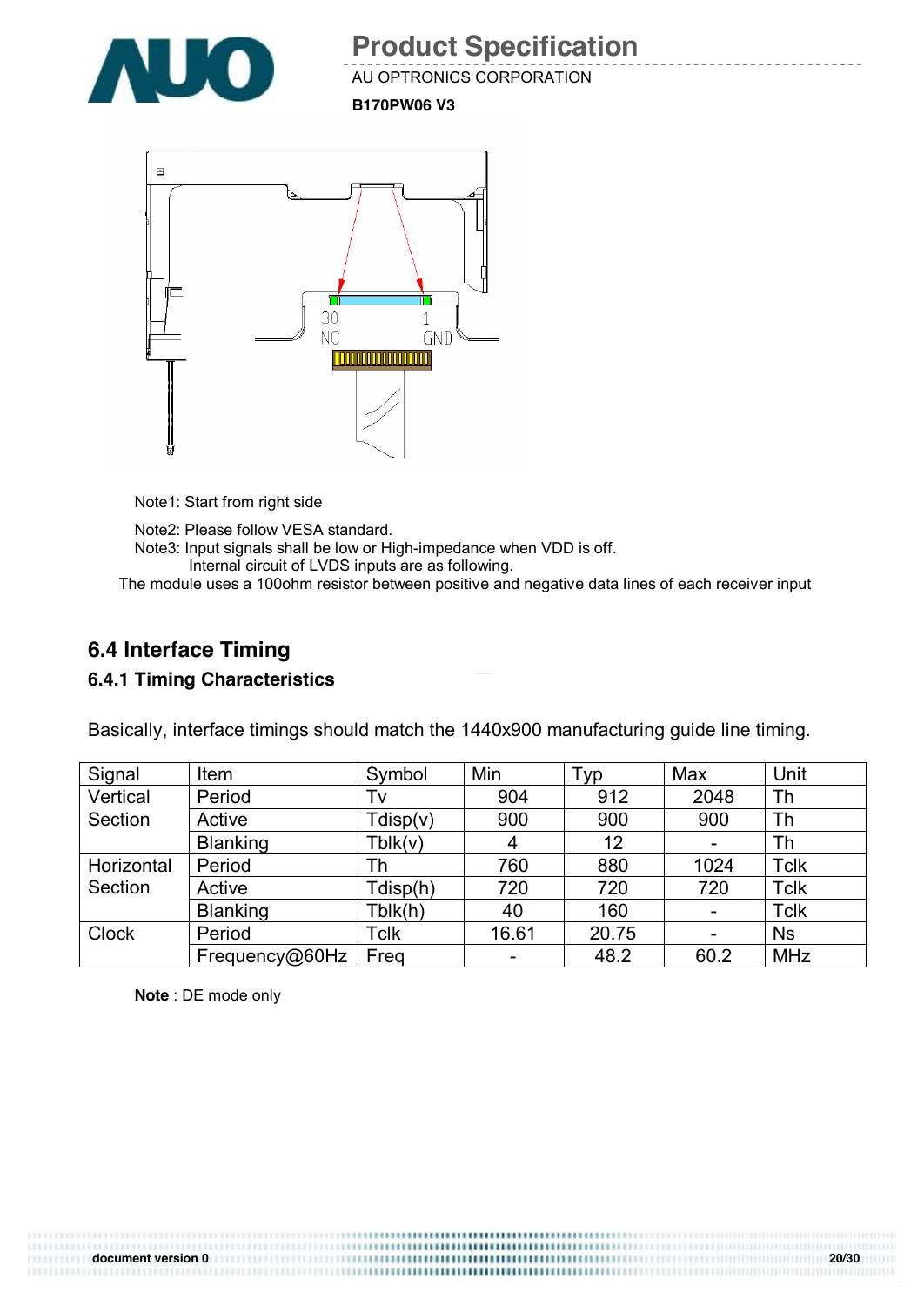

AU OPTRONICS CORPORATION **B170PW06 V3**

**6.4.2 Timing diagram** 





# **document version 0 21/30 21/30**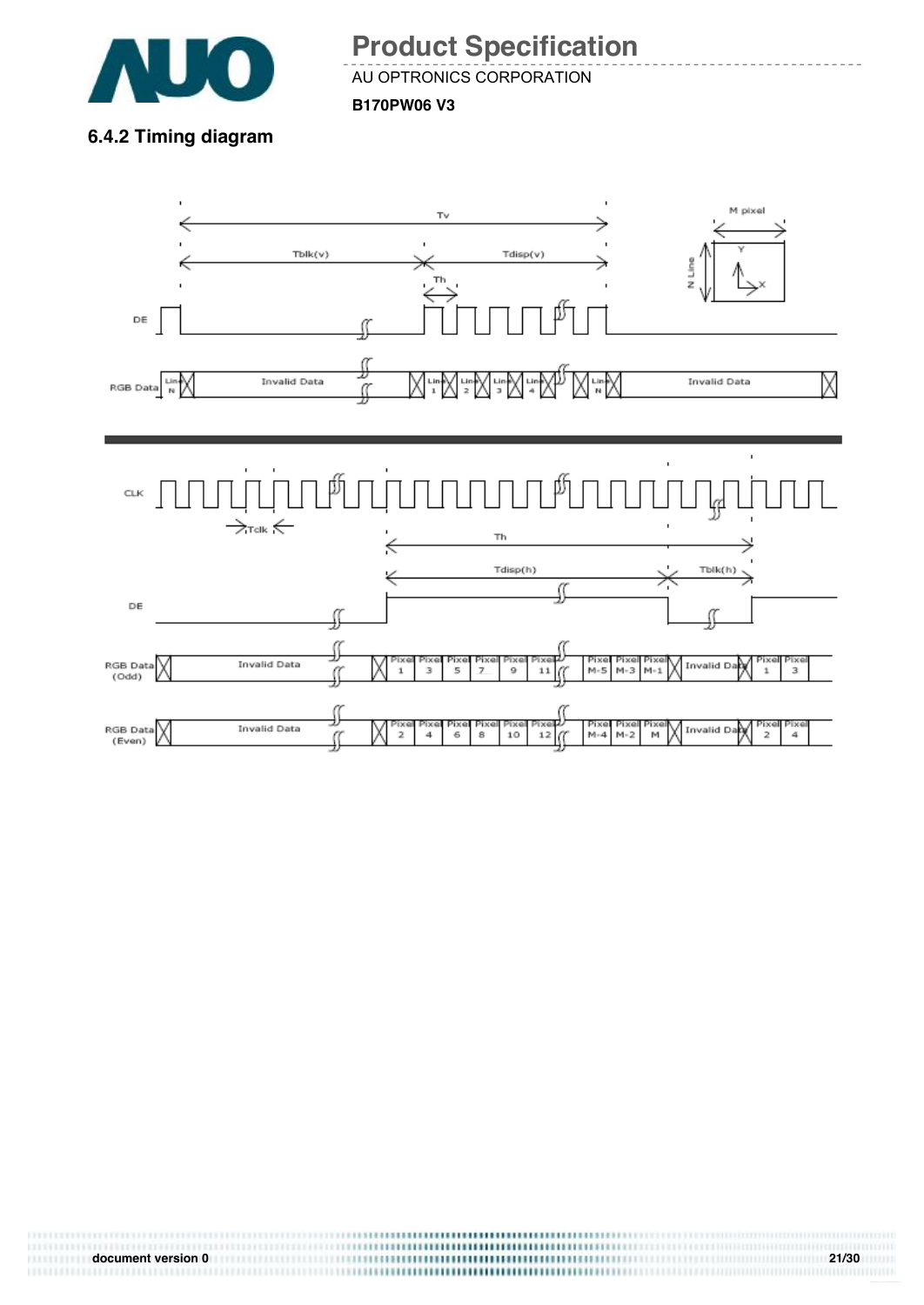

AU OPTRONICS CORPORATION

**B170PW06 V3**

#### **6.5 Power ON/OFF Sequence**

VDD power and lamp on/off sequence is as follows. Interface signals are also shown in the chart. Signals from any system shall be Hi-Z state or low level when VDD is off.



#### **Power Sequence Timing**

|                  |      | Value |      |              |
|------------------|------|-------|------|--------------|
| <b>Parameter</b> | Min. | Typ.  | Max. | <b>Units</b> |
| T <sub>1</sub>   | 0.5  |       | 10   | (ms)         |
| T <sub>2</sub>   | 0    |       | 50   | (ms)         |
| T <sub>3</sub>   | 0    |       | 50   | (ms)         |
| T <sub>4</sub>   | 500  |       |      | (ms)         |
| T <sub>5</sub>   | 200  |       |      | (ms)         |
| T <sub>6</sub>   | 200  |       |      | (ms)         |
| Τ7               |      |       | 10   | (ms)         |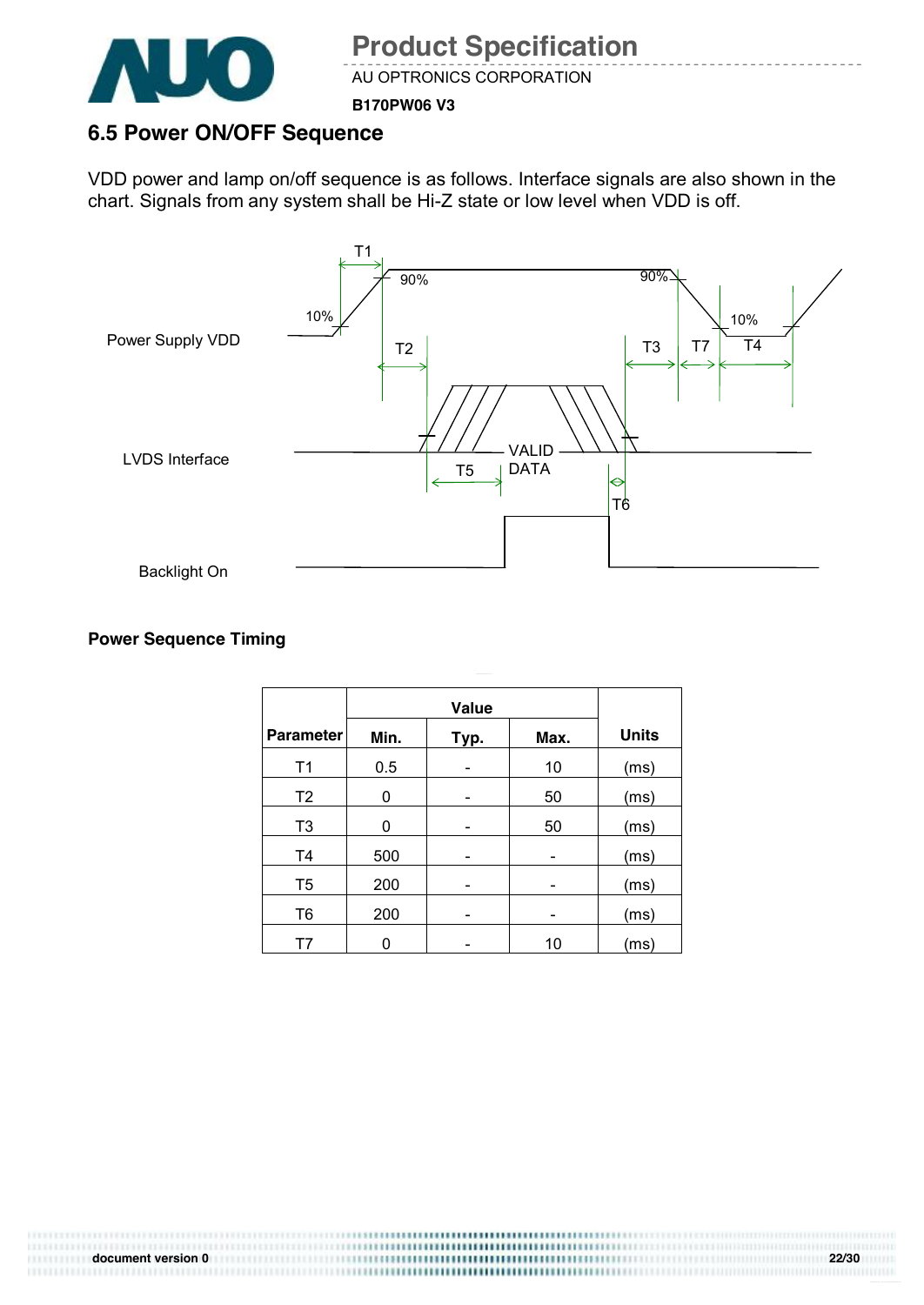

AU OPTRONICS CORPORATION

**B170PW06 V3**

#### **7. Connector Description**

Physical interface is described as for the connector on module.

These connectors are capable of accommodating the following signals and will be following components.

### **7.1 TFT LCD Module**

| <b>Connector Name / Designation</b> | <b>For Signal Connector</b>  |  |
|-------------------------------------|------------------------------|--|
| <b>Manufacturer</b>                 | JAE or compatible            |  |
| <b>Type / Part Number</b>           | FI-XB30SL-HF10 or compatible |  |
| <b>Mating Housing/Part Number</b>   | FI-X30H                      |  |
| <b>Mating Contact/Part Number</b>   | FI-XC3-1-15000               |  |

### **7.2 Backlight Unit**

Physical interface is described as for the connector on module.

These connectors are capable of accommodating the following signals and will be following components.

| <b>Connector Name / Designation</b> | <b>For Lamp Connector</b> |
|-------------------------------------|---------------------------|
| <b>Manufacturer</b>                 | JST                       |
| <b>Type / Part Number</b>           | <b>BHSR-02VS-1</b>        |
| <b>Mating Type / Part Number</b>    | SM02B-BHSS-1-TB           |

#### **7.3 Signal for Lamp connector**

| Pin # | Cable color | <b>Signal Name</b> |
|-------|-------------|--------------------|
|       | Red         | Lamp High Voltage  |
| ⌒     | White       | Lamp Low Voltage   |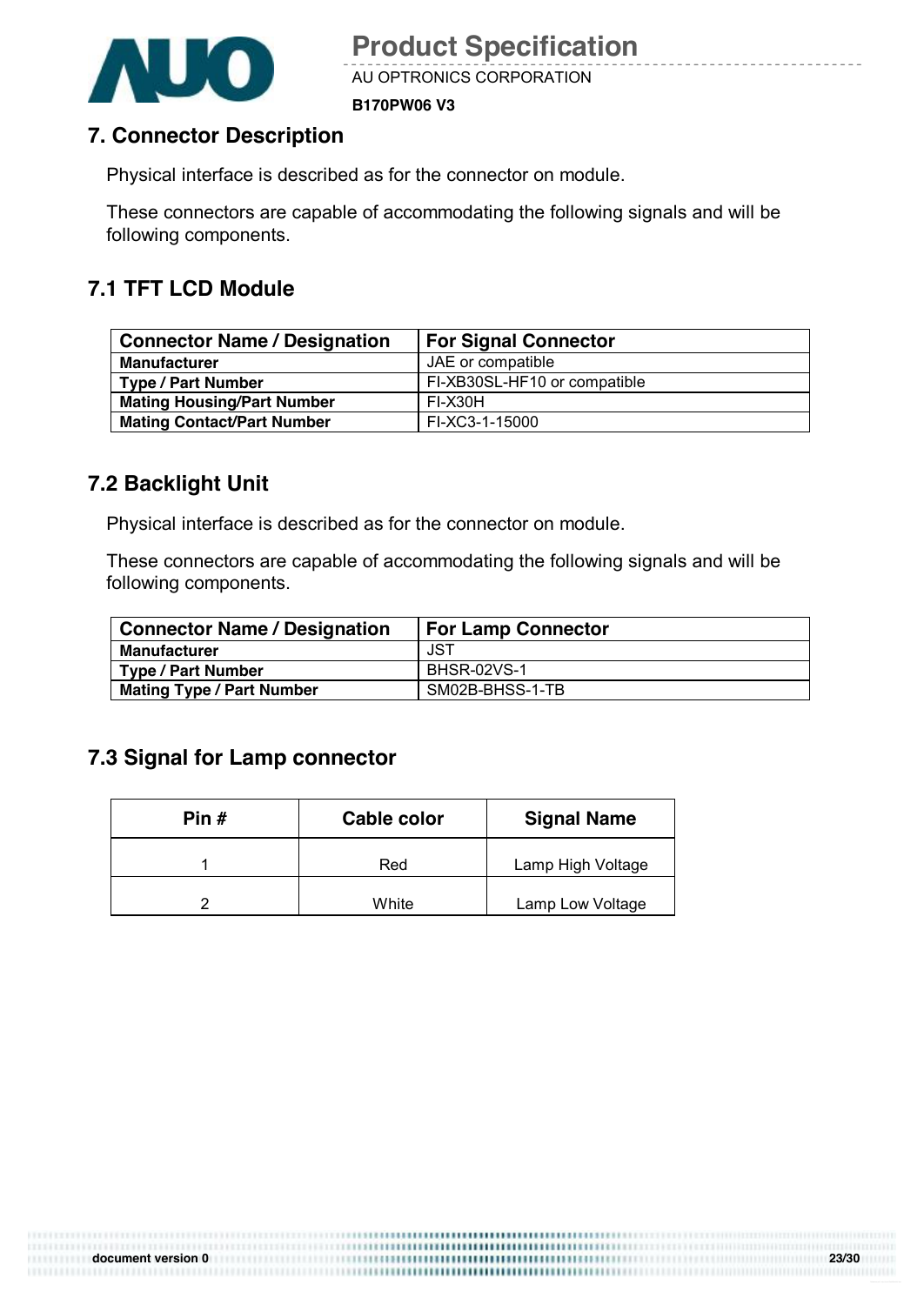

AU OPTRONICS CORPORATION **B170PW06 V3**

#### **8. Vibration and Shock Test**

#### **8.1 Vibration Test**

#### **Test Spec:**

| Test method:  | Non-Operation                  |
|---------------|--------------------------------|
| Acceleration: | 1.5G                           |
| Frequency:    | 10 - 500Hz Random              |
| Sweep:        | 30 Minutes each Axis (X, Y, Z) |

#### **8.2 Shock Test Spec:**

#### **Test Spec:**

| Test method:  | Non-Operation                  |
|---------------|--------------------------------|
| Acceleration: | 180 G, Half sine wave          |
| Active time:  | 2 <sub>ms</sub>                |
| Pulse:        | X, Y, Z one time for each side |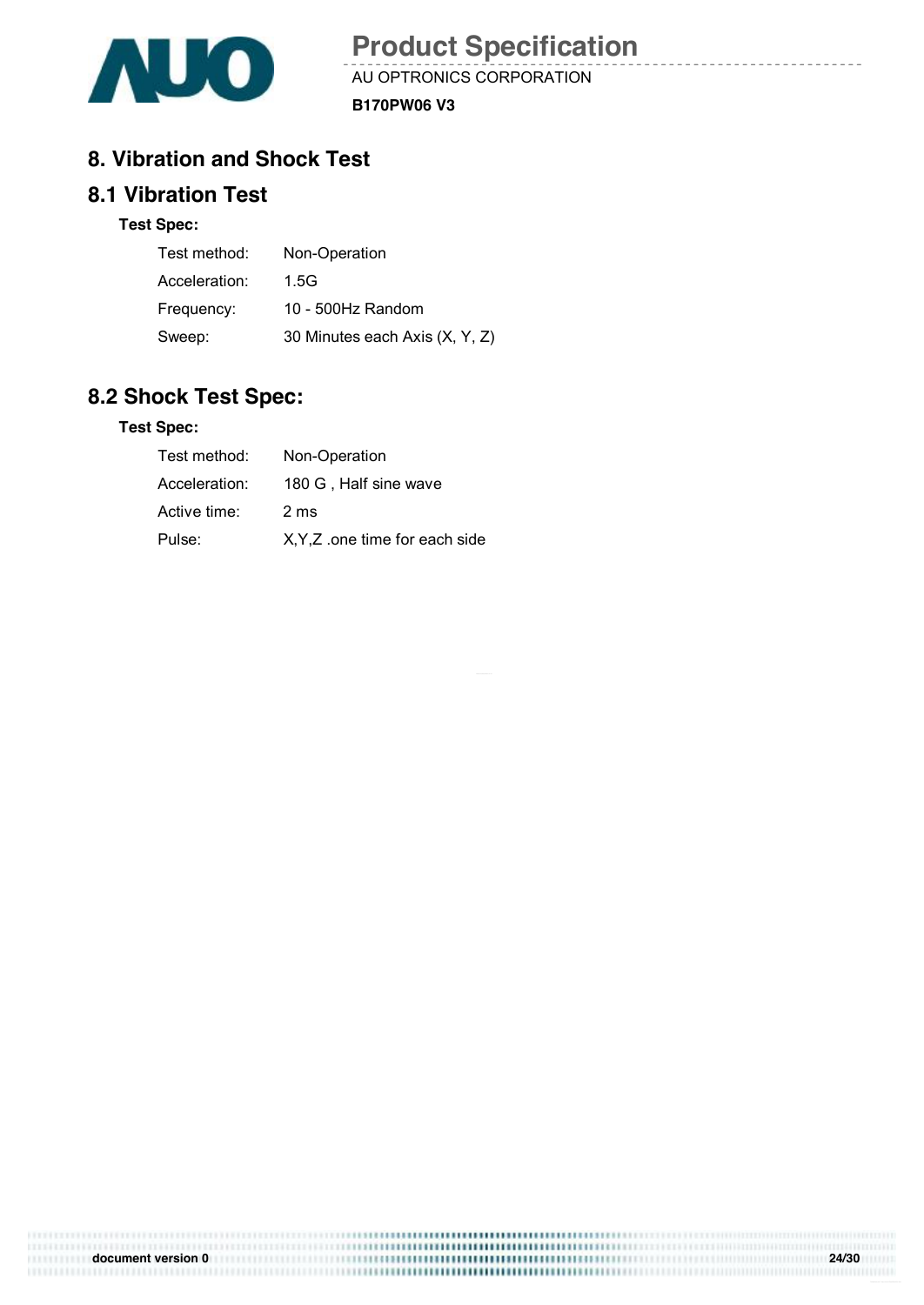

### **9. Reliability**

| <b>Items</b>                            | <b>Required Conditions</b>                                                                                                                                              |  |  |
|-----------------------------------------|-------------------------------------------------------------------------------------------------------------------------------------------------------------------------|--|--|
| Operating Life – High Temp.             | Temp. = +50°C, Dynamic. 250 Hours, Humidity 20%                                                                                                                         |  |  |
| Operating Life – Low Temp.              | Temp.= 0°C, Dynamic, 250 Hours, Humidity 20%                                                                                                                            |  |  |
| Non-Operating                           | High Temp. Storage Life - Temp.= +60°C, Non-Operating, 250 Hours, Humidity<br>20%                                                                                       |  |  |
| Low Temp. Storage Life<br>Non-Operating | Temp.= -20°C, Non-Operating, 250 Hours                                                                                                                                  |  |  |
| High Temp & High Humidity Temp.=+40°C,  |                                                                                                                                                                         |  |  |
| <b>Operating Life</b>                   | Dynamic Humidity 95% (Non-Condensing), 250 Hours                                                                                                                        |  |  |
| Shock - Non-Operating                   | 180g, 2.0 ms, Half Sine Wave                                                                                                                                            |  |  |
| Vibration - Non-Operating               | Random vibration, 1.5 G zero-to-peak, 10 to 500 Hz, 30<br>minutes in each of three mutually perpendicular axes                                                          |  |  |
| Temp. Cycle – Non-Operating             | -20°C to +60°C, Ramp $\leq$ 20°C/min, Duration at Temp. =<br>30min, Test Cycles = 50                                                                                    |  |  |
| <b>IESD</b>                             | Contact: $\pm$ 8KV/ operation<br>Air : The Marian Service Service Service Service Service Service Service Service Service Service Service Servi<br>$±15$ KV / operation |  |  |
| Room temperature Test                   | $25^{\circ}$ C, 2000 hours, Operating with loop pattern                                                                                                                 |  |  |

Note1: According to EN61000-4-2 , ESD class B: Some performance degradation allowed. No data lost

. Self-recoverable. No hardware failures.

Note2: CCFL Life time: 15,000 hours minimum under normal module usage.

Note3: MTBF (Excluding the CCFL): 30,000 hours with a confidence level 90%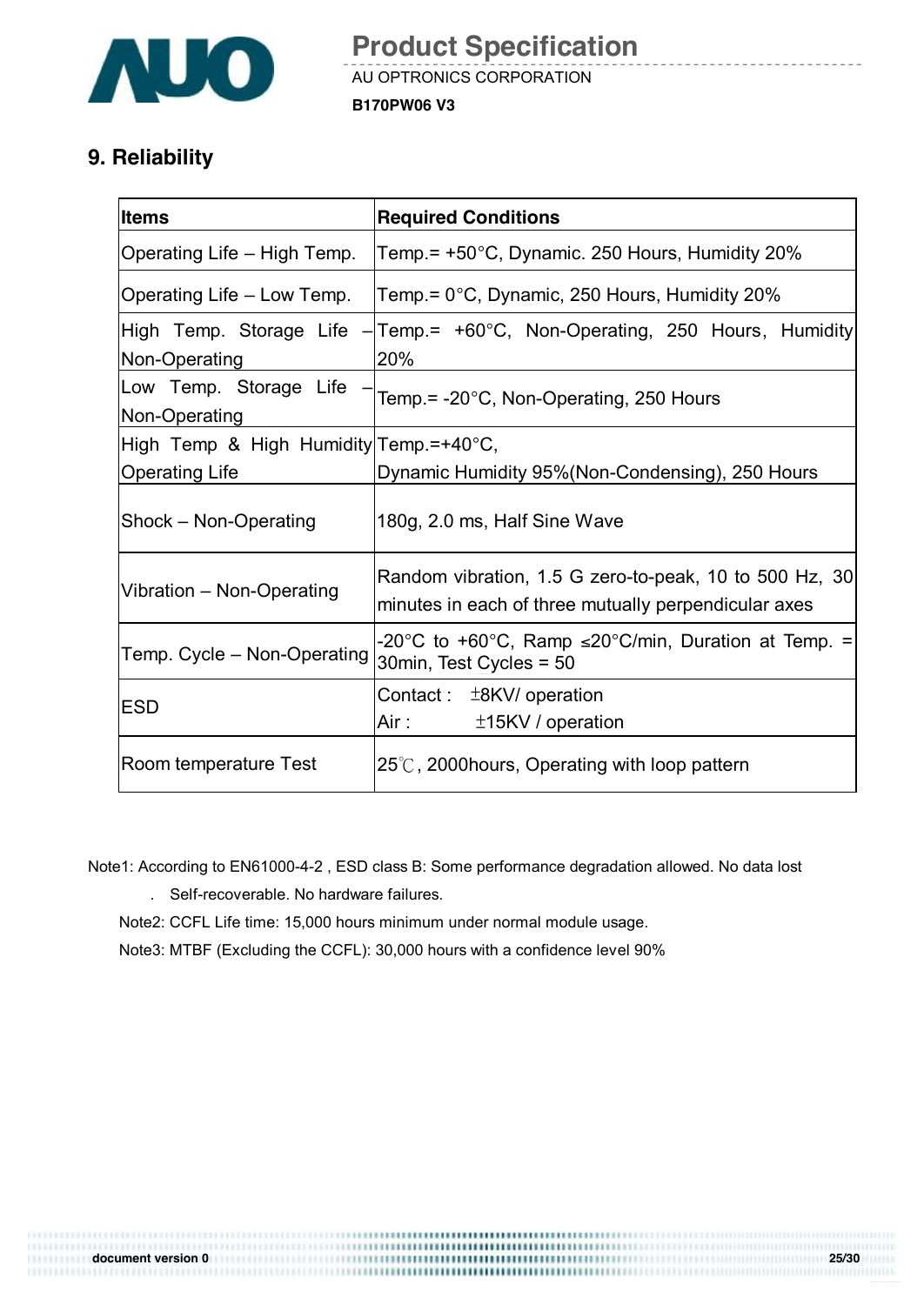

AU OPTRONICS CORPORATION **Product Specification** 

**B170PW06 V3**

#### **10. Mechanical Characteristics**

#### **10.1 LCM Outline Dimension**



**document version 0 26/30**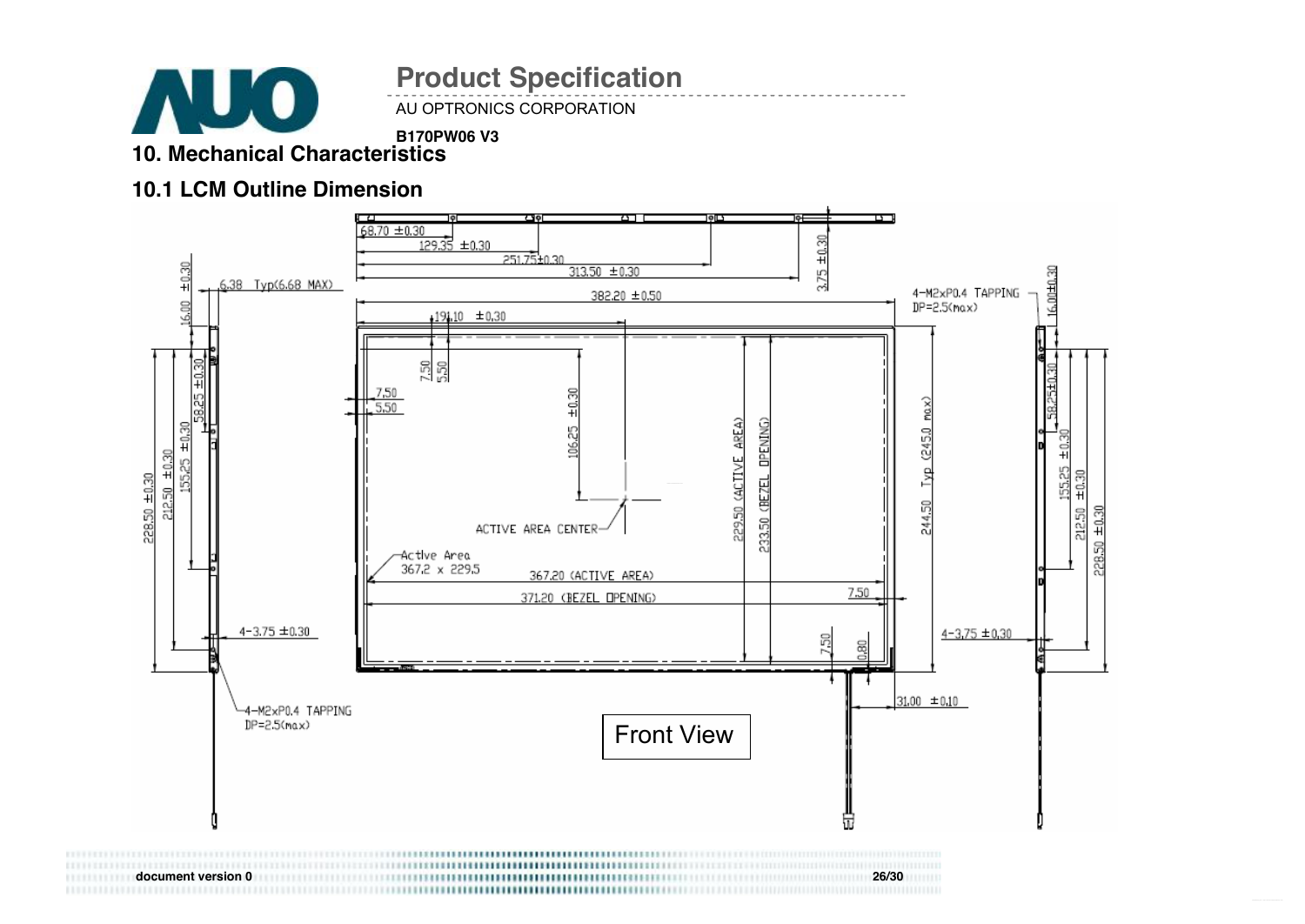

AU OPTRONICS CORPORATION

#### **B170PW06 V3**



**document version 0 27/30**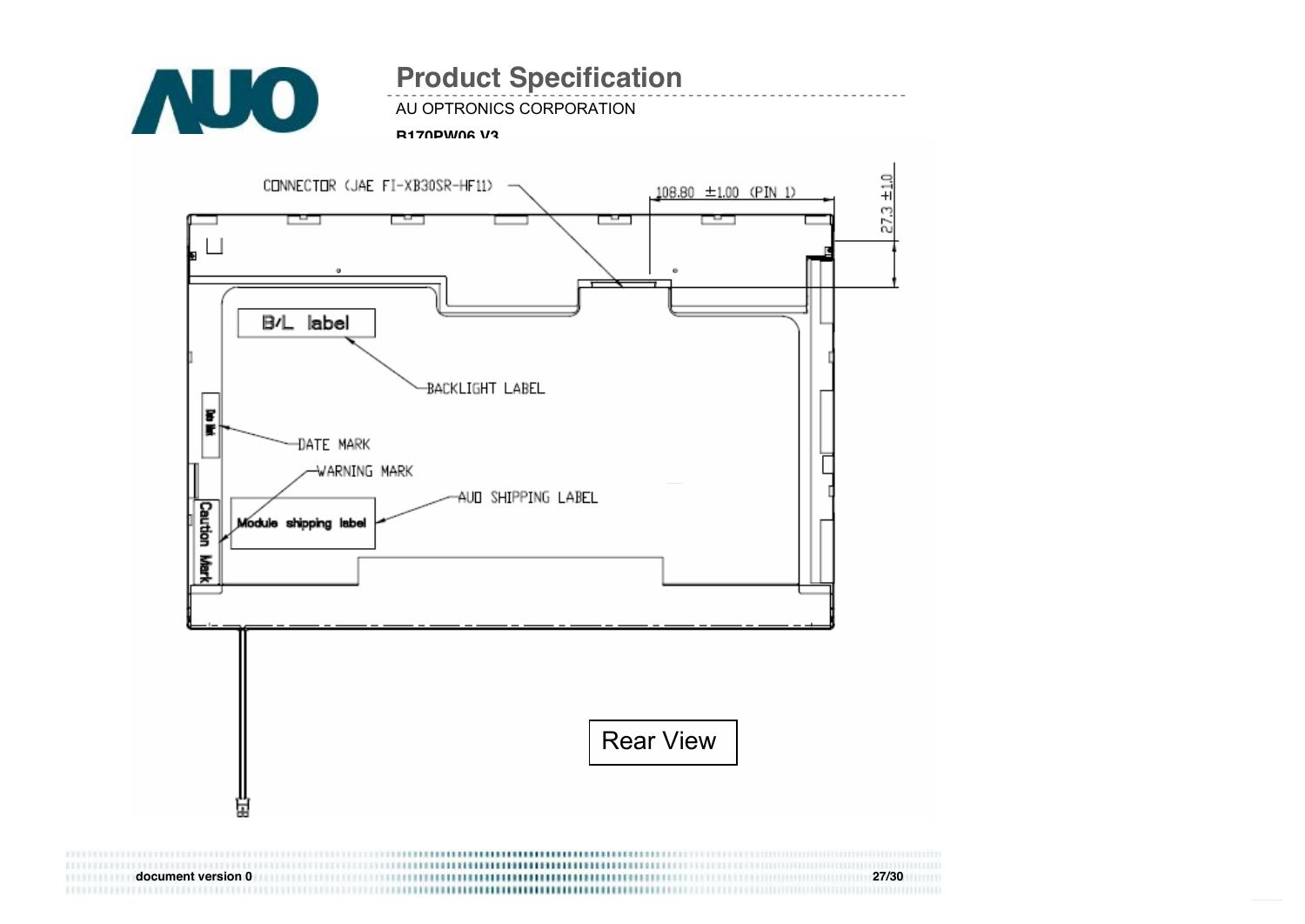

AU OPTRONICS CORPORATION

**B170PW06 V3**

### **10.2 Screw Hole Depth and Center Position**

Screw hole minimum depth, from side surface =2.8 mm (See drawing) Screw hole center location, from front surface =  $3.75 \pm 0.3$ mm (See drawing) Screw maximum length = 2.5 mm (See drawing)

Screw Torque: Maximum2.5 kgzf-cm



**document version 0 28/30**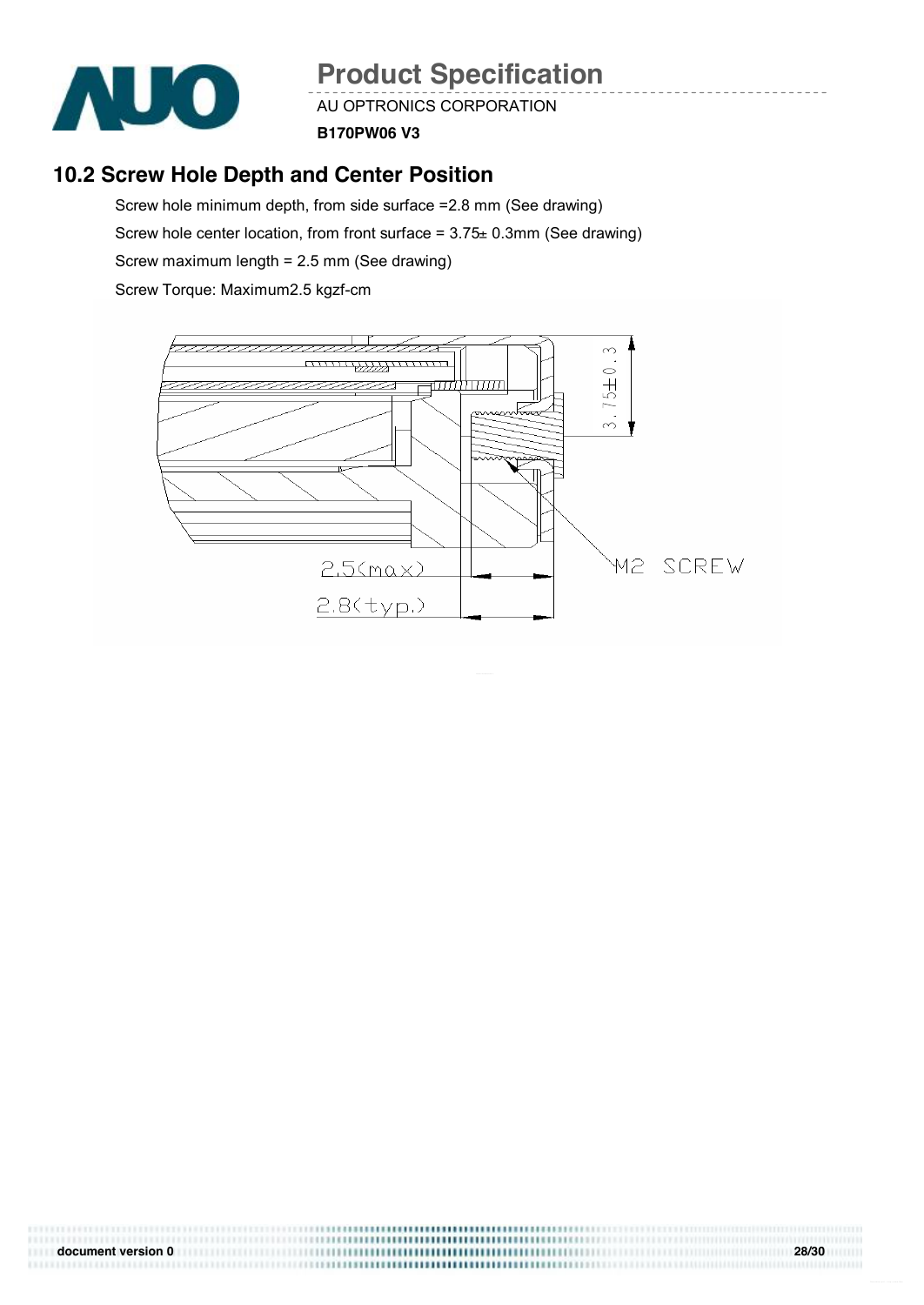

AU OPTRONICS CORPORATION

**B170PW06 V3**

**11. Shipping and Package** 

## **11.1 Shipping Label Format**



## **11.2. Carton Package**

Packing is 20 pcs / box.



**document version 0 29/30**